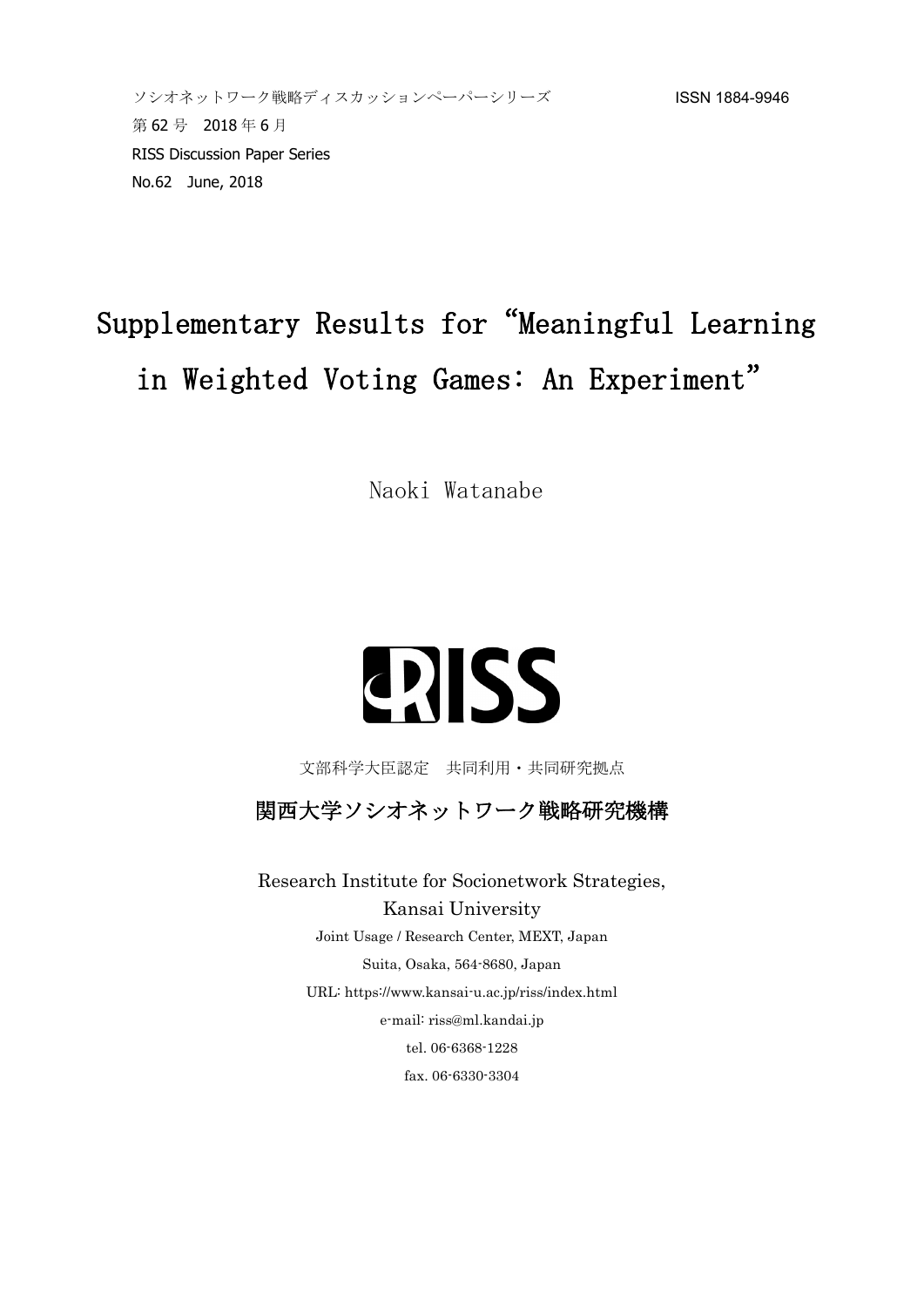# Supplementary Results for "Meaningful Learning in Weighted Voting Games: An Experiment"*<sup>∗</sup>*

Naoki Watanabe*†*

November 16, 2021

#### **Abstract**

This paper clarifies subjects' search behavior of correct options behind the experimental results shown by Guerci et al. (2017). In the experiment, subjects were asked to choose one of two weighted voting games repeatedly and their payoffs are stochastically determined for each of their choice according to a payoff-generating function that was hidden from subjects. The main results are as follows. (1) In the additional sessions conducted for the treatment without any payoff-related feedback information, it was reconfirmed that subjects learned to choose the correct option that generates higher expected payoffs for them and generalized what they had thought introspectively in a binary choice problem to a similar but different one. (2) Feedback information about payoffs given immediately after subjects' choice often confused their inference on the relationship between nominal voting weights and actual payoffs so that they took the win-stay-lose-shift strategy in some sessions. (3) Immediate payoff-related feedback information sometimes induced subjects to randomly choose the runs of options.

**Keywords**: meaningful learning, bandit experiment, weighted voting, search behavior, win-stay-lose-shift strategy

**JEL Classification**: C91, D72, D83

*<sup>∗</sup>*This paper is a revised version of Kansai University RISS Discussion Paper Series No. 62 issued in 2018. The author wishes to thank Eric Guerci and Nobuyuki Hanaki, for giving him their permission to reuse the data, and Daniel Friedman, Tetsuya Kawamura, Midori Hirokawa, Yoichi Hizen, Tatsuya Kameda, Naoko Nishimura, and Kazuhito Ogawa for their comments on that previous work which motivated him to provide these supplementary results. This research could not have been completed without the research assistance of Yoichi Izunaga, Toru Suzuki, Hiroshi Tanaka, and Yosuke Watanabe. Financial support from Foundation for the Fusion of Science and Technology (FOST), MEXT Grants-in-Aid 24330078 and 25380222, JSPS-ANR bilateral research grant "BECOA" (ANR-11-FRJA-0002), and Joint Usage/Research of ISER at Osaka University are gratefully acknowledged.

*<sup>†</sup>*Graduate School of Business Administration, Keio University, 4-1-1 Hiyoshi Kohoku, Yokohama, Kanagawa 223-8526, Japan; E-mail: naoki50@keio.jp; Phone: +81-45-564-2039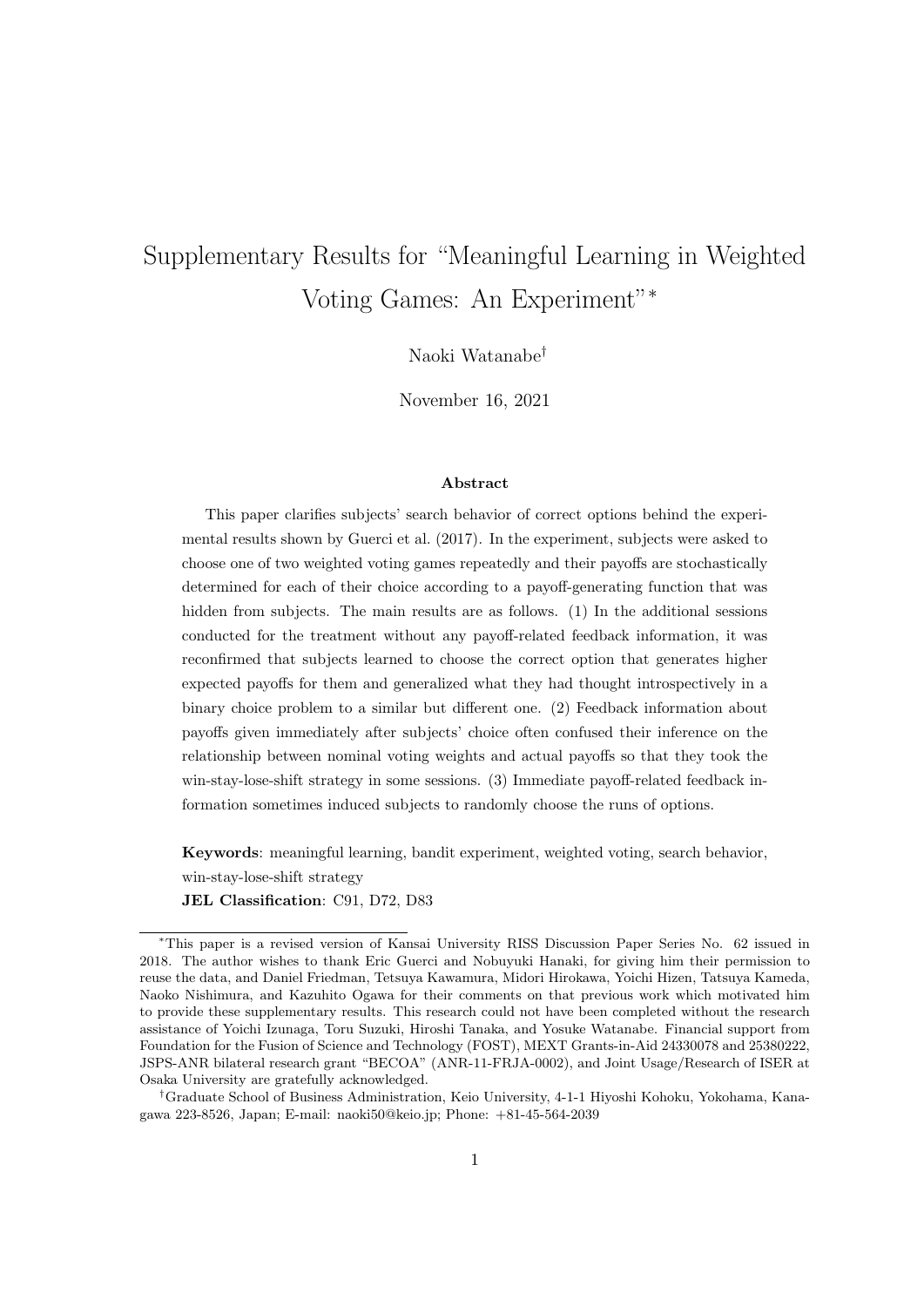# **1 Introduction**

It would be truly difficult for people to deal with weighted voting; Felsenthal and Machover (1998, pp.164-165) noted that it might be difficult even for the policy makers and officials who designed and re-designed the system to see the latent relationship between the actual voting powers and the nominal voting weights, and Gelman et al. (2004) stated that the standard theoretical indices of voting power do not predict the actual voting outcomes. Weighted voting is, however, a popular collective decision-making system. In order for us to use this system better, it is important to examine whether people can learn from their experiences the underlying structure of weighted voting.

When people generalize what they have learned in a situation to a similar but different one, that higher order concept of learning is called meaningful learning (Rick and Weber  $(2010)$ .<sup>1</sup> In a two-armed bandit experiment, Guerci et al.  $(2017)$  could not observe meaningful learning of subjects when immediate payoff-related feedback information was given to them, whereas they observed it only in sessions for the treatment without any payoff-related feedback information. Feedback information is essentially incorporated also in the standard theory of reinforcement learning (e.g., Erev and Roth, 1998), belief-based learning (e.g., Cheung and Friedman, 1997), and experience weighted attraction learning (Camerer and Ho, 1999). What hindered the human subjects from meaningful learning when immediate feedback information was given to them? For taking a new step to the future research, this paper clarifies some features on subjects' search behavior behind the experimental results shown by Guerci et al. (2017), reexamining the data in their sessions and additional sessions.

In strategic situations, feedback information provided to each subject contains the outcomes generated by unplanned or exploratory behavior of other subjects, and thus individual inferences might be confused mutually among subjects. Guerci et al. (2017) thus drastically simplified the experimental design to remove subjects' learning through their strategic interaction. The experimental design is as follows. In each session subjects choose one of two weighted voting games (options) repeatedly and obtain their payoffs which are stochastically generated for each choice they make according to a voting theory. The binary choice problems are different between the first and second parts of the session, but the payoff generating function in binary choice problems remains the same. Subjects thus have a chance to learn something underlying the situation they face in the first part and to apply what they learned in the first part to their decision in the second part.

<sup>&</sup>lt;sup>1</sup>Meaningful learning is also called "transfer of learning" (Cooper and Kagel, 2003, 2008) or "epiphany" (Dufwenberg et al., 2010).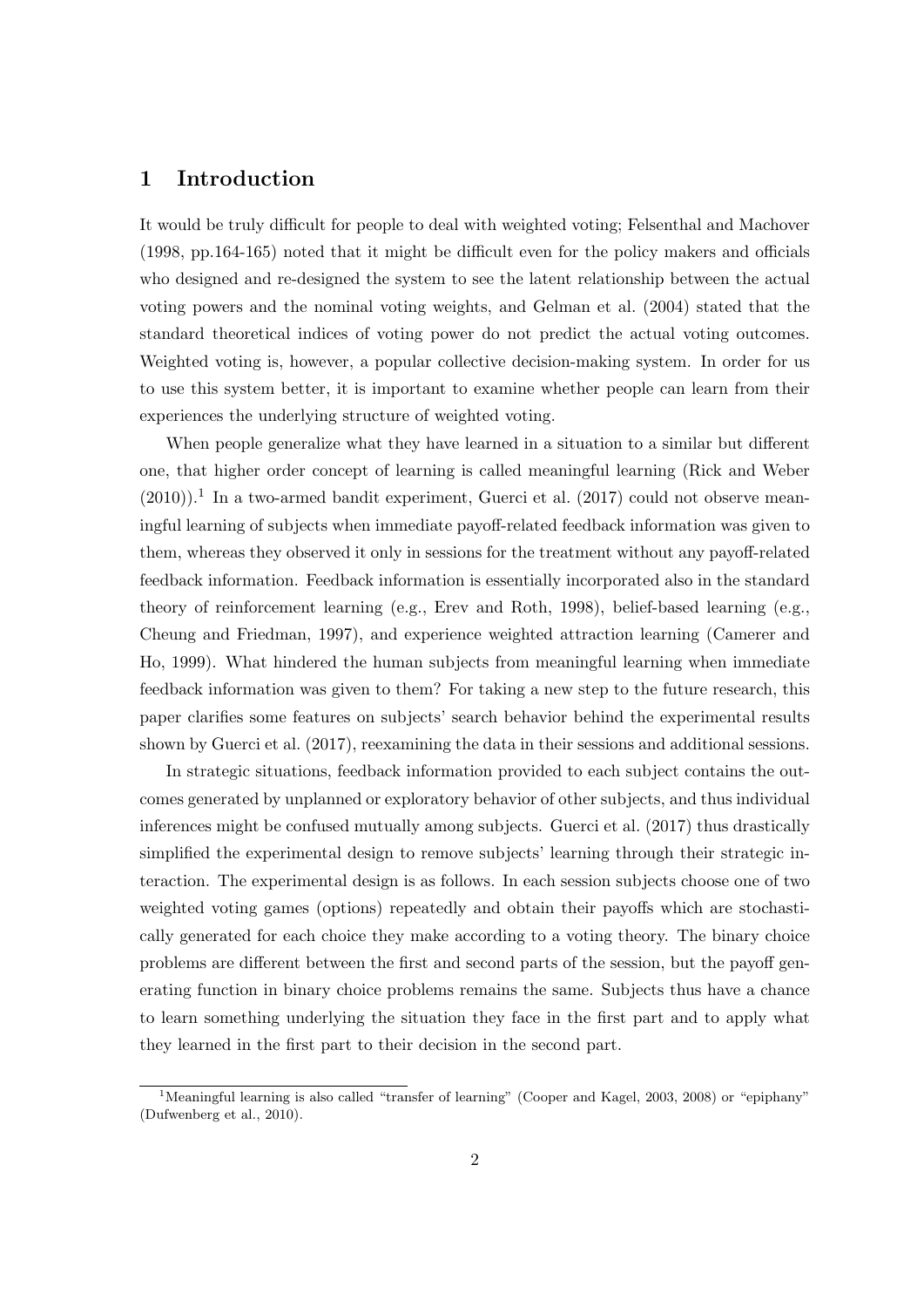There are three treatments; no feedback, partial feedback, and full feedback. For the no-feedback treatment, subjects are not informed of any payoffs they receive as the result of their choice until the session ends. For the partial-feedback treatment, each subject is informed of his or her own payoff. For the full-feedback treatment, after each choice subjects are informed of the payoffs including others. Intuitively, for each binary choice problem, it is said that meaningful learning is observed in the problem when there is a significant increase in number of subjects who chose the correct option between subjects who experienced similar but different problem and subjects who did not.

Guerci et al. (2017) observed that (i) subjects learned to choose the correct option that generates higher expected payoffs for them even without any payoff-related feedback information and that (ii) in each sequence that starts with an easy binary choice problem and then gives a difficult one there was statistically significant evidence of meaningful learning only in sessions for the treatment with no payoff-related feedback information. In their sessions, however, meaningful learning with no feedback information might be a consequence of inertia on subjects' choice, because the correct options were the same choice (Choice 2) in the first and second parts of the sequences of binary choice problems. We should thus confirm whether observation (ii) was not the consequence of the inertia on subjects' choice by changing the correct options between the two parts.

**Hypothesis 1.** *Meaningful learning without any payoff-related feedback information is not the consequence of the inertia on subjects' choice, and it is observed in each sequence that starts with an easy binary choice problem and then gives a difficult one.*

Another major question is, as stated above, is to investigate what hindered subjects from gaining a deeper insight on the underlying structure of weighted voting when immediate feedback information was given to them. In the post-experimental questionnaire, some subjects reported that they changed their choices when they received zero points, while they did not when they received positive points. It would be plausible that subjects took this "win-stay-lose-shift" strategy (Nowak and Sigmund, 1993).

**Hypothesis 2.** *Subjects took the win-stay-lose-shift strategy, when feedback information is provided immediately after their choice.*

Together with Hypothesis 2, we should confirm whether they searched for the correct options with some certain rule, when they were given immediate feedback information.

**Hypothesis 3.** *Immediate payoff-related feedback information induced subjects to randomly choose the runs of options.*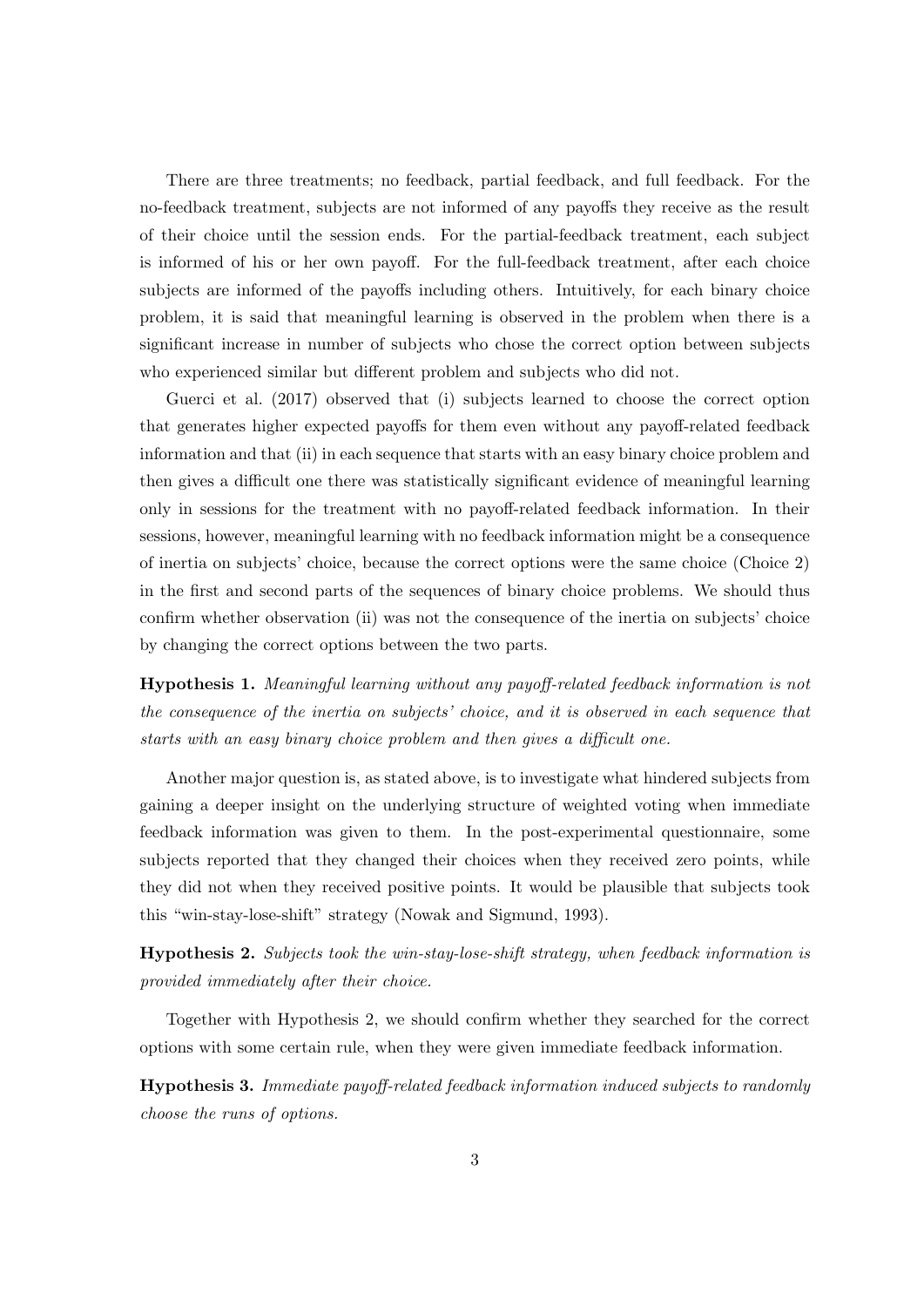This paper shows the following results, reexamining the data used in Guerci et al. (2017) and additional sessions conducted by the author. (1) It was reconfirmed that without any feedback information, subjects meaningfully learned to choose the correct option in one of two sequences in which Guerci et al. (2017) observed subjects' meaningful learning, even though the correct option was changed from Choice 1 in the first part to Choice 2 in the second part in the sequence. The answers to the post-experimental questionnaire show their proper reasoning of their choice. Accordingly, meaningful learning was not observed by chance. (2) For treatments with immediate feedback information, it was confirmed that subjects took the win-stay-lose-shift strategy in some sessions, but (3) in other sessions they did not search for the correct options with any certain rules.

In particular, we found the following search behavior of the subjects in a binary choice problem where meaningful learning was observed in the treatment with no payoff-related feedback information. Subjects chose their options in almost the same thinking time, regardless of the treatments in which they participated. In the partial-feedback treatment, subjects did not search for the correct options with any certain rules. In the full-feedback treatment, experienced subject took the win-stay-lose-shift strategy. There was no significant difference in their thinking time among all treatments. Accordingly, we do not have to care about the effect of thinking time on their behavior in the comparison.

In summary, Hypothesis 1 was affirmatively confirmed and Hypotheses 2 and 3 were partly confirmed. Result (1) was not obtained by chance. In the post experimental questionnaire, subjects noted the proper reasoning for their choice. According to Results (2) and (3), subjects' inference on the relationship between nominal voting weights and actual payoffs might be mistaken or confused when payoff-related feedback information was given immediately after their choice. Withholding such misleading or confusing information allows subjects to deliberate the underlying structure of weighted voting.

The rest of this paper proceeds as follows. Section 2 describes the experimental design. Sections 3 provides observations and Result (1) on subjects' learning and meaningful learning. Section 4 presents Results (2) and (3), where we deal with the length of time subjects spent for thinking, win-stay-lose-shift strategy, and their random choice of runs in each sequence of the options. Section 5 notes two brief remarks for further research, based on our results and observations. One is the verification of implications derived by theoretical models, and the other is the relationship between subjects' cognitive ability and their meaningful learning. Appendix A provides the instructions of the experiment, and Appendix B summarizes the comments of subjects who participated in the sessions for Guerci et al. (2017) for reference.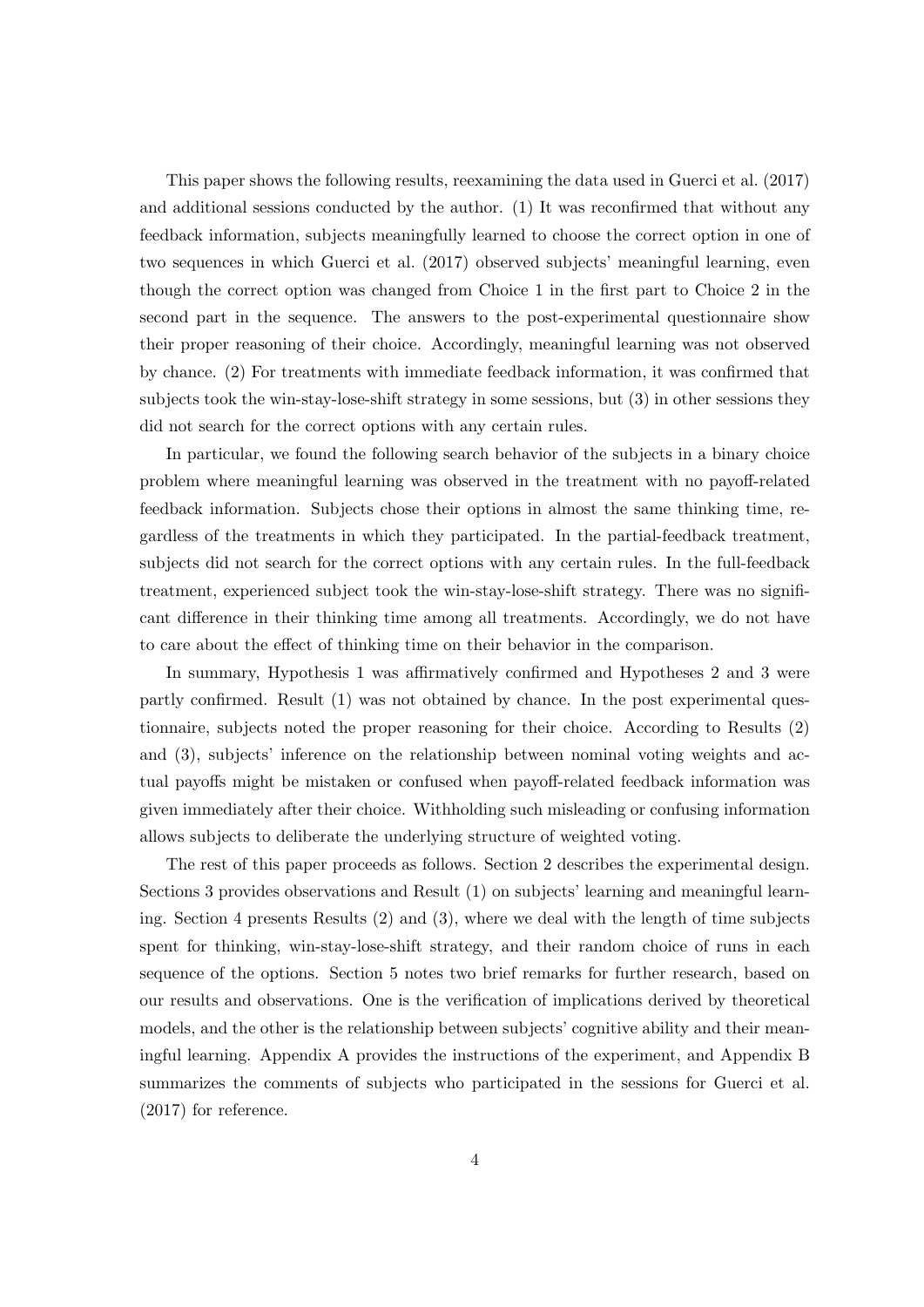# **2 Experimental Design**

This section describes the experimental design. Subsection 2.1 explains the session outline, Subsection 2.2 shows what subjects see on their monitors in the session, and Subsection 2.3 refers to the experimental procedure. The instructions given to subjects are attached in Appendix A, although the instructions for bandit experiments are extremely simple.

#### **2.1 Session Outline**

There are three treatments, which are explained later at the end of this subsection. Each session in those treatments consists of 60 periods. At each period, the subject is asked to choose one of two committees of four members who are supposed to divide 120 points among them. Let  $N = \{1, 2, 3, 4\}$  be the set of the members (players). A committee (a weighted voting game) is represented by  $[q; v_1, v_2, v_3, v_4]$ , where q is the quota (the minimum number of votes required for an allocation to be adopted) and *v<sup>i</sup>* is the voting weight (the number of votes) allocated to player  $i \in N$ . Both committees have the same numbers of total votes and quota as well as the same number of votes for player 1. Every subject acts as player 1 and faces a binary choice problem for the first 40 periods, while in the following 20 periods he or she faces another but different one; for example, in the first 40 periods subjects face a choice between [14; 5*,* 3*,* 7*,* 7] and [14; 5*,* 4*,* 6*,* 7], while in the following 20 periods they are faced with [6; 1*,* 2*,* 3*,* 4] and [6; 1*,* 1*,* 4*,* 4]. Subjects are not asked to play the weighted voting games that they choose.<sup>2</sup> In the instruction, subjects are clearly informed that the other members of the committees are all fictitious. This experiment is thus regarded as a two-armed bandit experiment with contextual information on weighted voting.

The payoff each subject obtains from his or her choice is externally determined according to a power index called DPI (Deegan and Packel, 1978), which is defined as follows. Given a weighted voting game, a non-empty subset *S* of *N* is called a coalition, and a coalition is called a winning coalition if  $\sum_{i \in S} v_i \ge q$ ; otherwise, it is called a losing coalition. A minimum winning coalition (MWC) is a winning coalition such that deviation by any member of the coalition turns its status from winning to losing. In the experiment, for each period, one MWC is drawn with equal probability from all the possible MWCs for the committee that the subject has chosen. If the subject is a member of the drawn MWC, then he or she receives an equal share of the total payoff with the other members.

<sup>&</sup>lt;sup>2</sup>This setting was made to avoid the complexities mentioned at the beginning of the Introduction; subjects are simultaneously learning to play a weighted voting game from interfering with the other subjects learning about the underlying relationship between their nominal voting weights and their expected payoffs.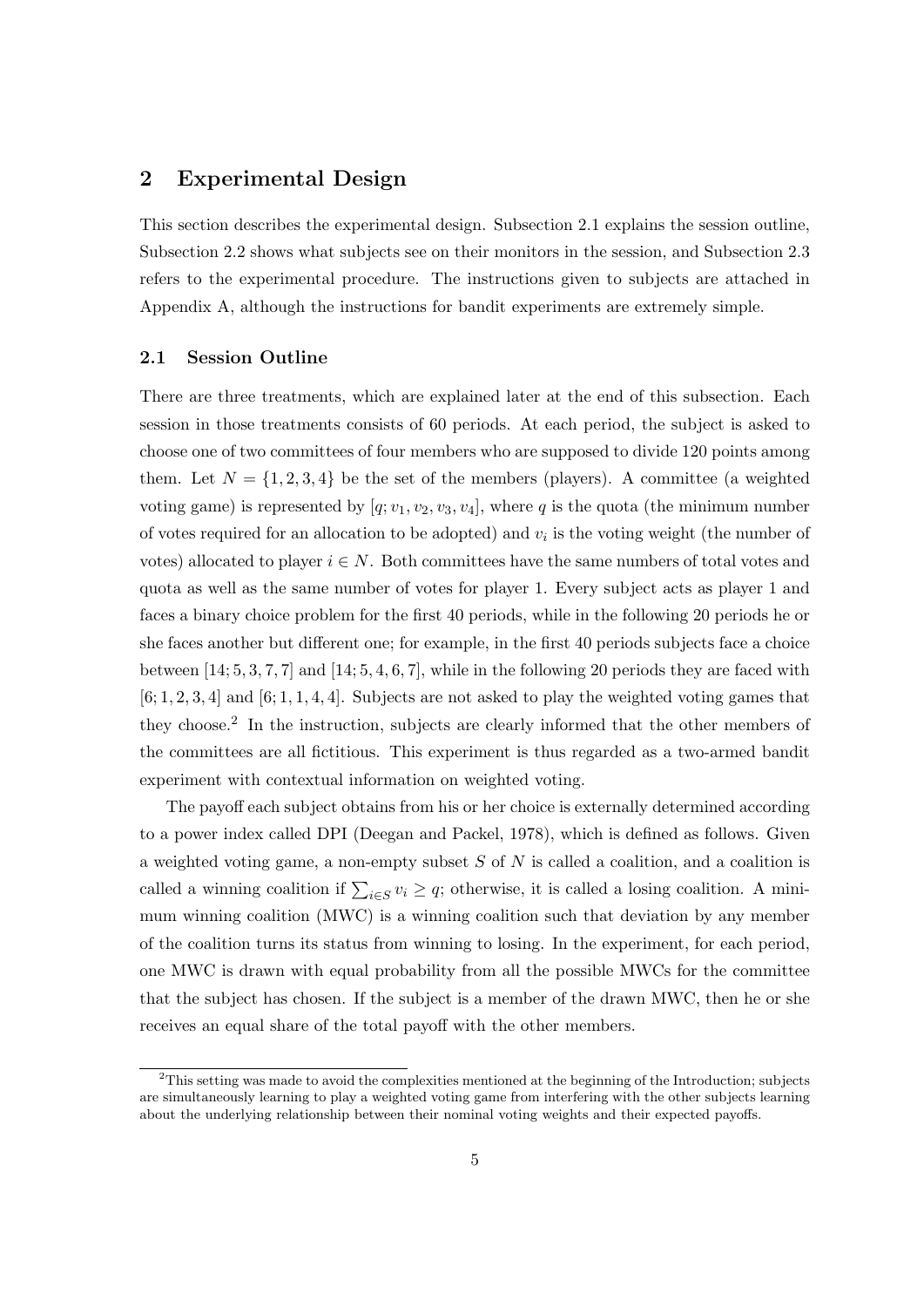The binary choice problems we use are listed in Table 1. We denote each MWC by the votes apportioned to its members; the MWCs in a committee [14; 5*,* 3*,* 7*,* 7] are written as (5*,* 3*,* 7), (5*,* 3*,* 7), and (7*,* 7). When [14; 5*,* 3*,* 7*,* 7] is chosen by a subject (player 1), player 1 has a 2/3 chance of being on the MWCs and will receive  $1/3$  of the total payoff (120 points) for being on each of the MWCs, while there is a  $1/3$  probability that player 1 will not be on the MWC and will receive nothing. Subjects are not informed of this underlying payoff generating function; they are simply told that payoffs were determined based on a theory of decision-making in committees. Note, however, that we use binary choice problems in which the better committees for the subjects are the same regardless of whether we employ DPI or other power indices such as BzI (Banzhaf, 1965) and SSI (Shapley and Shubik, 1954).<sup>3</sup>

| Problem       | Choice 1         | (Expected payoff)             | Choice 2         | (Expected payoff)             |
|---------------|------------------|-------------------------------|------------------|-------------------------------|
| A             | [14; 5, 3, 7, 7] | $(120 \times 2/3 \times 1/3)$ | [14; 5, 4, 6, 7] | $(120 \times 3/4 \times 1/3)$ |
| B             | [6; 1, 2, 3, 4]  | $(120 \times 1/3 \times 1/3)$ | [6;1,1,4,4]      | $(120 \times 2/3 \times 1/3)$ |
| $\mathcal{C}$ | [14; 3, 5, 6, 8] | $(120 \times 2/3 \times 1/3)$ | [14; 3, 6, 6, 7] | $(120 \times 3/4 \times 1/3)$ |
| D             | [9; 1, 3, 5, 6]  | $(120 \times 1/3 \times 1/3)$ | [9;1,2,6,6]      | $(120 \times 2/3 \times 1/3)$ |

Table 1: Four binary choice problems used in the experiment. In each committee, subjects are all assigned to player 1, and the number of votes given to player 1 is shown in bold. Choice 2 generates a higher expected payoff for the subjects in all binary choice problems. In Problem A and Problem C, one option has two "large" voters who can form an MWC on their own, whereas the other option does not. In Problem B and Problem D, there is no such clear difference between the two options.

Note that in Problems A and C, one option has two large voters who can form an MWC on their own, whereas the other option does not. In Problems B and D, there is no such clear difference between the two options as there are two large voters who can form an MWC by themselves in both options. We hereafter refer to Problems A and C as "easy" binary choice problems and Problems B and D as "difficult" binary choice problem.

Subjects are faced with one of the following sequences of binary choice problems: A *→* B,  $B \rightarrow$ ,  $C \rightarrow D$ , or  $D \rightarrow C$  (the order of problems is indicated by the arrows), where the first problem is used in the first 40 periods, and the second problem is used in the subsequent 20 periods. In Guerci et al. (2017), as shown in Table 1, the committee that generates a higher expected payoff for subjects (correct option) is Choice 2 for all problems. In the additional sessions, however, the correct option is Choice 1 in the first 40 periods and it is Choice 2 in the subsequent 20 periods. Subjects are not informed of what binary choice problems being given before those problems are shown on their monitors.

 ${}^{3}$ Guerci et al. (2017) adopted DPI as their payoff generating function because, in all the experiments reported in Montero et al. (2008), Aleskerov et al. (2009), Esposito et al. (2012), Guerci et al. (2014), and Watanabe (2014), the most frequently observed winning coalitions were MWCs.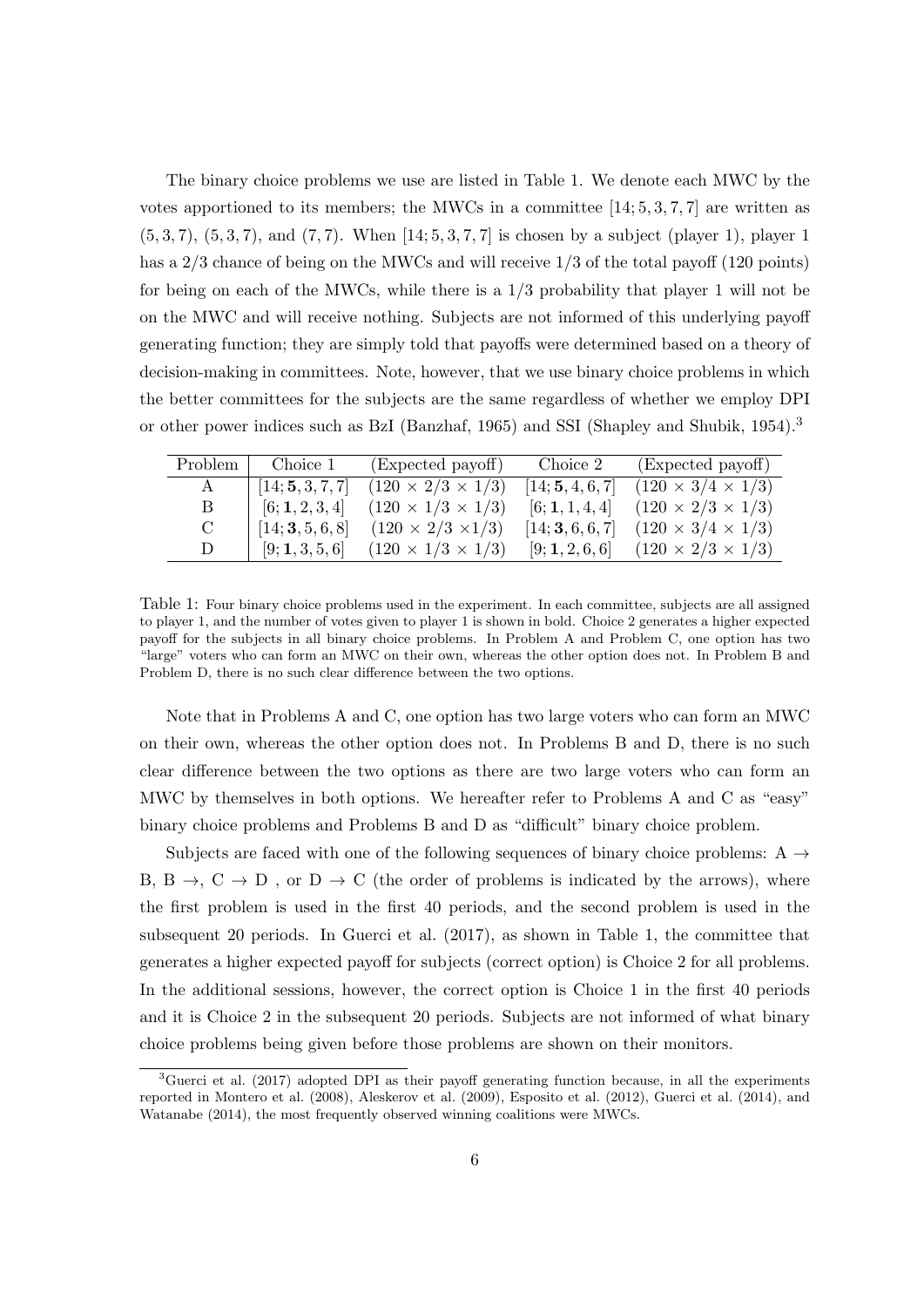As noted at the beginning of this subsection, there are three treatments: (1) no feedback, (2) partial feedback, and (3) full feedback. For the no-feedback treatment, subjects are not informed of anything as the result of their committee choice until the session ends. For the partial-feedback treatment, each subject is informed of his or her own payoff in the committee he or she chooses. For the full-feedback treatment, after each choice subjects are informed of the payoffs of all four players in the committee they chose. There is a 30-second time limit for the choice stage and a 10-second limit for the feedback stage, regardless of the amount of feedback information. If a subject does not choose a committee within the 30 seconds of the choice stage, then he or she obtains zero points for that period. In this case, regardless of the treatment, in the feedback stage the subject receives a notice that he or she obtained nothing as a result of their failure to make a choice within the time limit.

If a subject makes an early choice, then a waiting screen is shown until all the subjects in the session have made their decisions. If all the subjects make their choice before the end of the 30-second time limit, then they all enter the feedback stage. For the no-feedback treatment, during the 10-second feedback stage subjects are shown a screen conveying the message "Please wait until the experiment continues." For the full-feedback and partialfeedback treatments, the relevant payoff information is displayed during these 10 seconds.

Cooper and Kagel (2003, 2008) found that discussion among subjects promotes meaningful learning in signaling games. In this experiment, any communication with the others is prohibited during each session. Subjects are also prohibited from note-taking, because it is considered as communication with themselves.

#### **2.2 Subject's Monitor**

The instructions for bandit experiments are intentionally simplified, because they examine whether subjects learn something from their experiences. For readers' convenience, we here illustrate the examples of what subjects see on their monitors in this experiment. In each session for the full-feedback treatment, subjects are provided a problem and other information on their monitors as follows.

**Please choose one out of the following two committees (Choice 1 or Choice 2). Each committee decides a distribution of 120 points among four members. You are Member 1. In both committees, 22 votes are apportioned to those members and you have 5 votes. Any proposals of point distributions need 14 votes in favor to be adopted.**

Choice 1 [14; **5***,* 3*,* 7*,* 7], Choice 2 [14; **5***,* 4*,* 6*,* 7]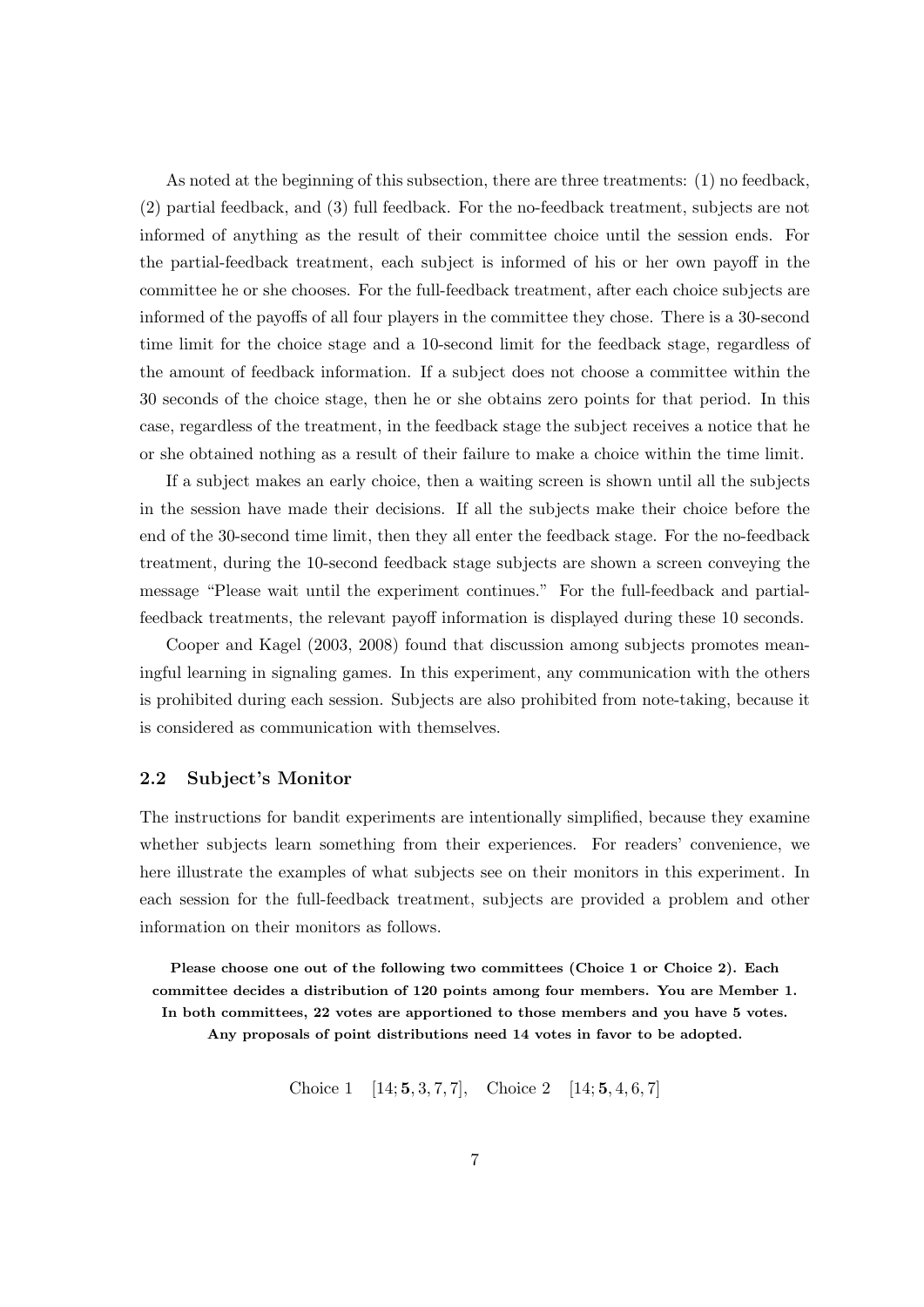When subjects choose Choice 2 and MWC (5*,* 6*,* 7) appears, they see, for instance, the following results on their monitor, regardless of any treatments.

#### **You chose the following committee.**

Choice 2: [14; **5***,* 4*,* 6*,* 7].

Next, in the full-feedback treatment, subjects see

#### **The committee decided to distribute 120 points this time as follows. You obtained 40 points this time.**

```
(40, 0, 40, 40)
```
on their monitors. In the partial-feedback treatment, the payoff distribution is not shown, but rather the following note is shown on their monitors:

#### **You have obtained 40 points this time.**

In the no-feedback treatment, the payoff distribution is not shown and simply

```
Please wait for a while.
```
is shown on the subjects' monitors.

#### **2.3 Experimental Procedure**

The sessions for Guerci et al. (2017) were conducted at the Institute of Social and Economic Research (ISER) at Osaka University in June 2014 and at the University of Tsukuba in November 2014. The subjects were undergraduate students recruited from all over the campus, but third- or fourth-year economics majors were excluded. Each session in Osaka (June) involved 20 subjects and each session in Tsukuba (Nov) involved 10 subjects, and thus 360 subjects participated in those sessions.

The sessions in Tsukuba (Nov) were conducted for a robustness check to the results obtained in the sessions in Osaka (June). The same results were obtained at two experimental sites, and thus the main results were reported in Guerci et al. (2017) with the pooled data. For the no-feedback treatment, the additional sessions were conducted also at the ISER in September 2014. Each session in Osaka (Sept) involved 10 subjects, and thus we had 40 subjects in total there. No one has ever participated in this experiment and every subject participated once in this experiment.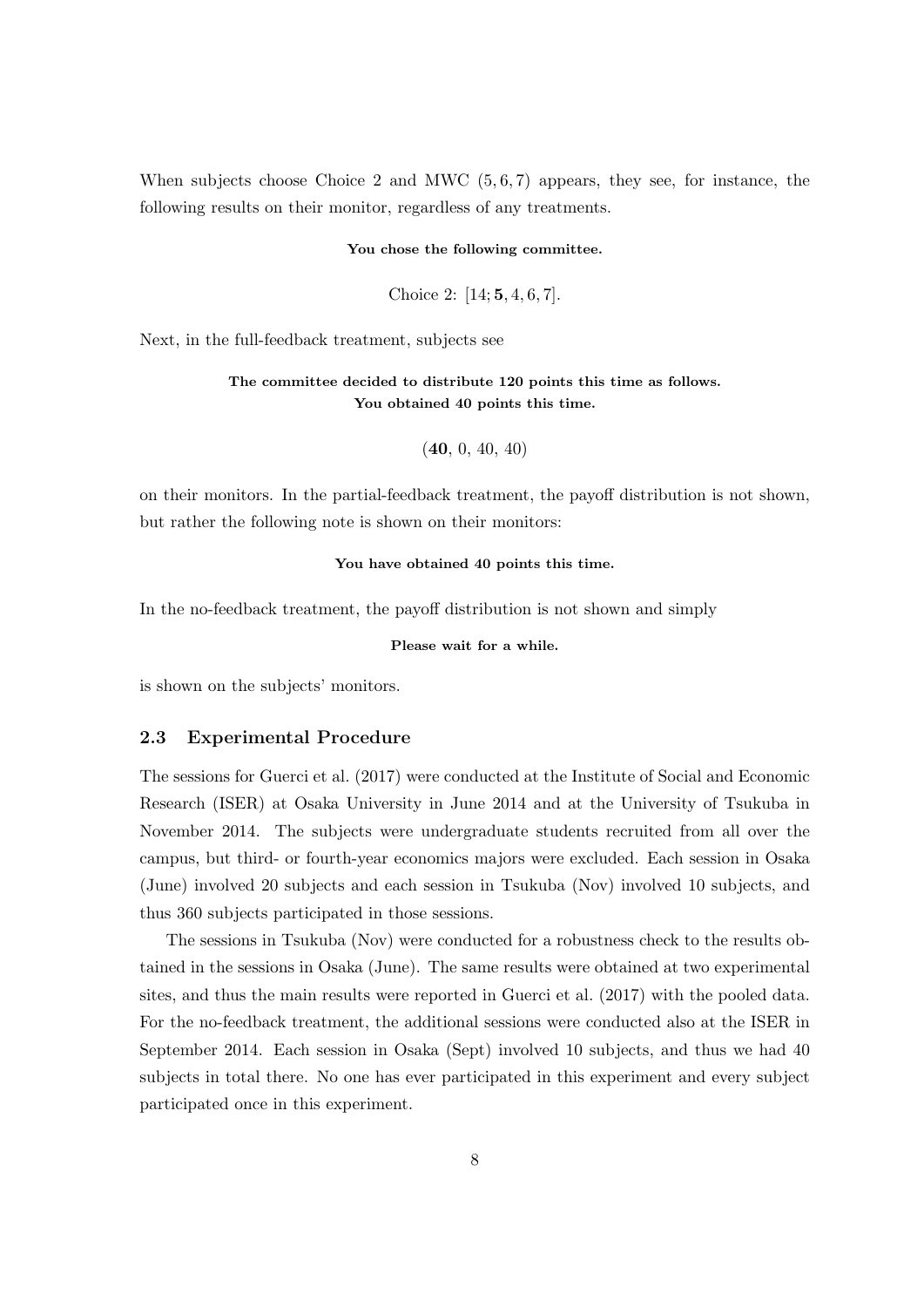The experiment was computerized with z-Tree (Fischbacher, 2007). Each session lasted around 60 minutes including the time for administering the instructions and the postexperiment questionnaire. At the beginning of each session, subjects were provided with a written instruction upon arrival, and then the experimenter read it aloud. No communication among subjects was allowed. Subjects were allowed to ask questions regarding the instruction and they were given the answers which other subjects could hear. Thereafter, any information available to the subjects was provided through their computer screens.

At the end of each session, subjects were asked to write the reasoning behind their own choice in free format. For the payment scheme, we followed other bandit experiments (Meyer and Shi, 1995; Hu et al., 2013). In the instruction, each subject was informed that in addition to the show-up fee of JPY 1000, he or she would receive payment according to the total points he or she obtained over all 60 periods at a rate of 1 point = JPY 1. The average earning of our subjects was JPY 2500 (about 18 USD in 2014.)

# **3 Results**

In Subsections 3.1 and 3.2, we reconfirm learning and meaningful learning of subjects who participated in sessions for the no-feedback treatment.



Figure 1: Time series of the percentage of subjects who chose the correct option among those who chose within the time limit in the additional sessions. 10 out of 40 subjects failed to make a choice within the time limit at least once in the 60 periods.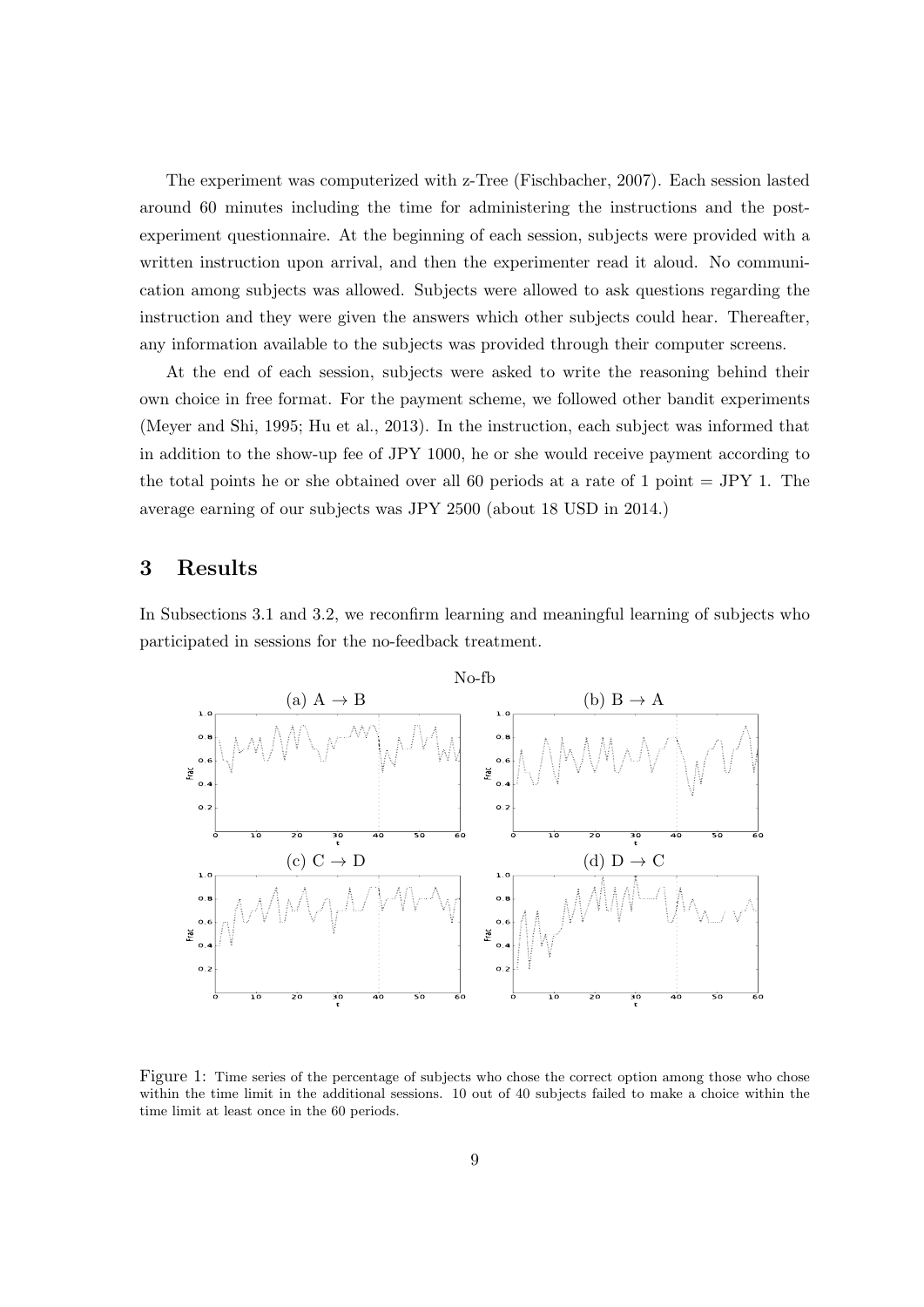Figure 1 presents the time series of the percentage of subjects in additional sessions who chose the correct option among those who chose within the time limit in each of the four sequences; the dotted vertical line in each panel separates Period 40 and Period 41 to indicate that the problems were different in the periods before and after the line. In the additional sessions, as noted in Subsection 2.1, the correct option was Choice 1 in the first 40 periods, which was changed to Choice 2 in the subsequent 20 periods.

Recall that in Subsection 2.1, Problems A and C are named easy binary choice problems and Problems B and D are names difficult ones. In fact, at Period 1, as is seen in Figure 1, subjects found the correct option easier in Problems A and C than in Problems B and D, which was reported also in Guerci et al.  $(2017)$  for all the three treatments. For each binary choice problem, we could not reject the null hypothesis that the percentage of subjects who chose the correct option among those who chose within the time limit at Period 1 was equal between the additional sessions and the sessions conducted for Guerci et al. (2017); the *p*values for the two-sided  $\chi^2$  test are 0.526, 0.559, 0.853, and 0.673 in Problems A, B, C, and D, respectively. Thus, it is not inappropriate to compare the additional data with those used in Guerci et al. (2017) in the following subsections. The features of the additional sessions are summarized in Table 2. There was no large difference in the average amounts of payments among Osaka (June), Osaka (Sept), and Tsukuba (Nov).

In what follows, no-feedback, partial feedback, and full-feedback treatments are abbreviated as No-fb, Part-fb, and Full-fb, respectively. We sometimes indicate the number of subjects who participated in sessions: No-fb (10) for Osaka (Sept), No-fb(30)), Part-fb(30), and Full-fb (30) for Osaka (June) and Tsukuba (Nov).

| session | sequence of       | show-up     | point-to- | $\#$ of | session        | avg. payment |
|---------|-------------------|-------------|-----------|---------|----------------|--------------|
| no.     | binary choice     | fee $(JPY)$ | JPY ratio | subj.   | date           | to subject   |
|         | $A \rightarrow B$ | 1000        | 1.0       | 10      | Sept. 24, 2014 | 2552         |
| 2       | $B \rightarrow A$ | 1000        | 1.0       | 10      | Sept. 24, 2014 | 2442         |
| 3       | $C \rightarrow D$ | 1000        | 1.0       | 10      | Sept. 25, 2014 | 2628         |
|         | $D \rightarrow C$ | 1000        | 1.0       | 10      | Sept.25, 2014  | 2472         |
|         |                   |             |           |         |                |              |

Table 2: Features of the additional sessions.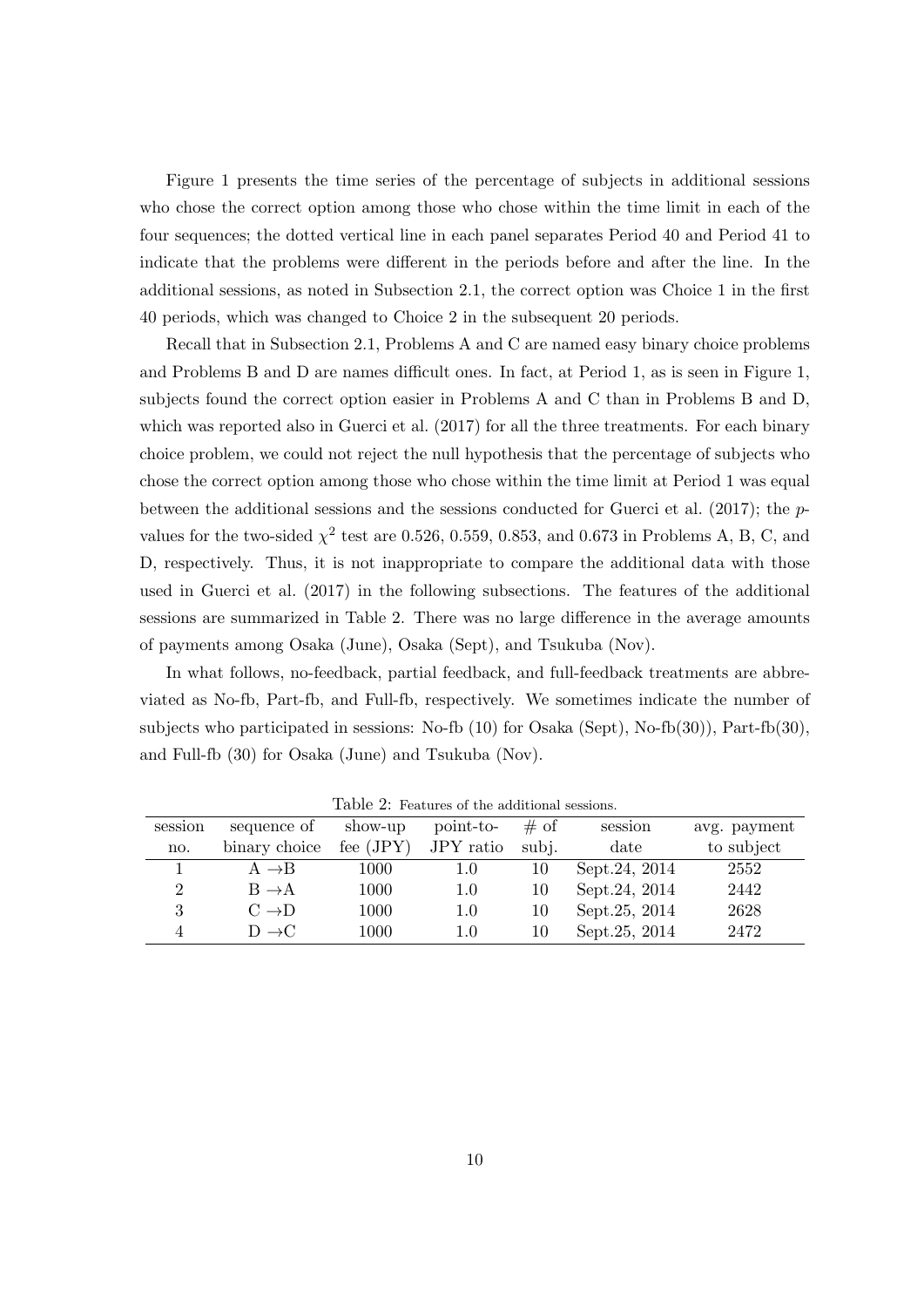#### **3.1 Learning the Correct Option in Additional Sessions**

In Subsections 3.1 and 3.2, we analyze the data in additional sessions. Let  $\text{FR}_k^i$  denote the relative frequency of periods in which subject *i* chose the correct option within the *k*-th block of 5 consecutive periods, that is, from  $5(k-1) + 1$  to  $5k$ . FR<sup>i</sup><sub>2</sub> is, e.g., the number of times subject *i* chose the correct option from Period 6 to Period 10, divided by 5. The change in the relative frequencies that subject *i* chose the correct option between the *l*-th block and the *m*-th block is defined as

$$
\Delta \mathbf{FR}_{l,m}^i = \mathbf{FR}_l^i - \mathbf{FR}_m^i.
$$

Let  $\Delta \text{FR}_{l,m}$  denote a vector whose *i*-th component is  $\Delta \text{FR}_{l,m}^i$ . For each of 4 sequences of binary choice problems, we had 10 subjects in Osaka (Sept) in which No-fb was conducted, and thus we have 10 observations of  $\Delta \text{FR}_{l,m}$ .

We expect experience in introspective thinking to improve learning for choosing the correct option even without any payoff-related feedback information. For each binary choice problem, the p-value for the one-tailed signed-rank (SR) test for each feedback treatment is thus reported in Table 3, where the null hypothesis is  $\Delta FR_{2,1} \leq 0$  ( $\Delta FR_{8,1} \leq 0$ ) and the alternative hypothesis is  $\Delta FR_{2,1} > 0$  ( $\Delta FR_{8,1} > 0$ ).

|                            |        | Problem A Problem B Problem C |        | Problem D |
|----------------------------|--------|-------------------------------|--------|-----------|
| $\Delta$ FR <sub>2,1</sub> | 0.2948 | 0.1763                        | 0.1990 | 0.3392    |
| $\Delta$ FR <sub>8.1</sub> | 0.0339 | 0.0463                        | 0.0125 | 0.0142    |

Table 3: P-values of one-tailed SR test in the sessions for the no-feedback treatment.

As shown in Table 3, for all problems, values in ∆FR2*,*<sup>1</sup> were not significantly greater than zero but values in  $\Delta FR_{8,1}$  were significantly greater than zero. Thus, we see that, overall, the distributions of  $\Delta FR_{8,1}$  lie towards the right of those for  $\Delta FR_{2,1}$ .

**Observation 1.** *It was reconfirmed for all binary choice problems that subjects learned to choose the option with higher expected payoffs even without any feedback information regarding their payoffs.*

Guerci et al. (2017) reported that in Problems B and D, subjects learned to choose the option with higher expected payoffs even without any payoff-related feedback information. In the next subsection, Problems B and D are thus the candidates of the binary choice problems in which subjects meaningfully learned the underlying feature of weighted voting.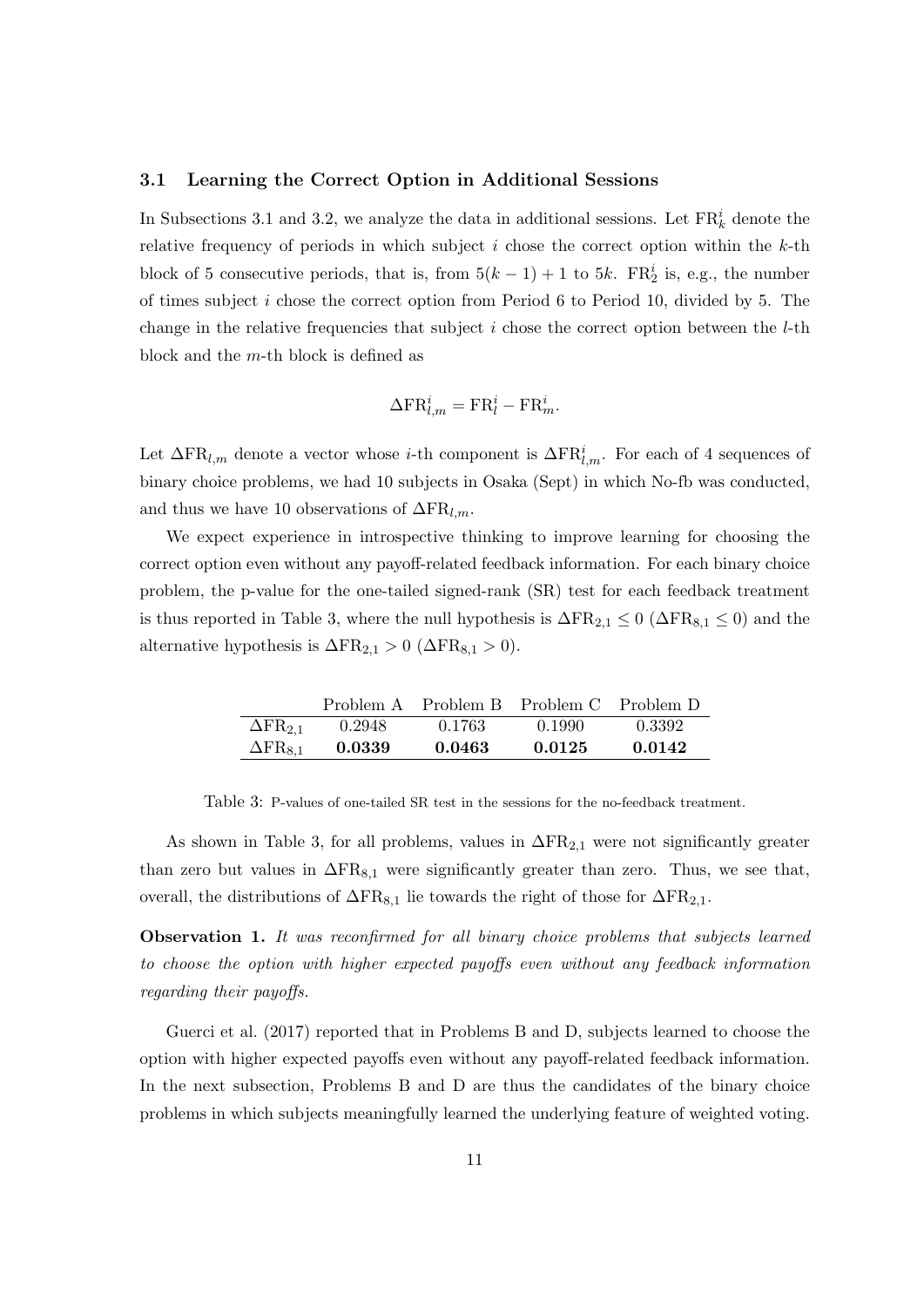#### **3.2 Meaningful Learning (Learning Transfer) in Additional Sessions**

We say that subjects are experienced if they have completed their choice in the first 40 periods. For each binary choice problem, we say that meaningful learning was observed if the following criteria (a) and (b) were both satisfied; (a) There was a significant increase in number of subjects who chose the correct option between Period 1 and Period 41. (b) There was a significant increase from  $FR_1$  to  $FR_9$ . Note that in criteria (a) and (b), subjects who chose at Period 1 or for  $FR_1$  and those at Period 41 or for  $FR_9$  are faced with different sequences of binary choice problems.

|                    | No-fb          | No-fb       | Part-fb | Full-fb |
|--------------------|----------------|-------------|---------|---------|
|                    | (10)           | (30)        | (30)    | (30)    |
|                    |                |             |         |         |
| Problem A          |                |             |         |         |
| Inexperienced      | 7              | 20          | 25      | 22      |
| Experienced        | 7              | 15          | 16      | 17      |
| p-value $(\chi^2)$ | 1.000          | 0.190       | 0.012   | 0.176   |
| Problem B          |                |             |         |         |
| Inexperienced      | 4              | 9           | 13      | 9       |
| Experienced        | 5              | 21          | 8       | 10      |
| p-value $(\chi^2)$ | 0.653          | 0.002       | 0.176   | 0.781   |
|                    |                |             |         |         |
| Problem C          |                |             |         |         |
| Inexperienced      | 4              | 19          | 22      | 19      |
| Experienced        | 9              | 23          | 22      | 19      |
| p-value $(\chi^2)$ | 0.019          | 0.260       | 1.000   | 1.000   |
| Problem D          |                |             |         |         |
| Inexperienced      | $\overline{2}$ | 8           | 5       | 9       |
| Experienced        | 7              | 21          | 16      | 15      |
| p-value $(\chi^2)$ | 0.025          | $<$ $0.001$ | 0.003   | 0.114   |

Table 4: Numbers of subjects who chose the correct option at Period 1 and Period 41 for the binary choice problems used in (No-fb (10) and No-fb(30), Part-fb(30)), and Full-fb (30). For each treatment, the number of subjects who participated in sessions for the treatment is noted in parentheses. The p-values for  $\chi^2$  tests are reported for comparison between inexperienced and experienced subjects.

First, we consider whether criterion (a) is satisfied. The left-most column No-fb (10) in Table 4 presents the numbers of subjects who chose the correct option at Period 1 and Period 41 in each binary choice problem in the additional sessions for the no-feedback treatment. Table 4 also lists those numbers reported in Guerci et al. (2017) in the columns No-fb (30), Part-fb (30), and Full-fb (30) for reference.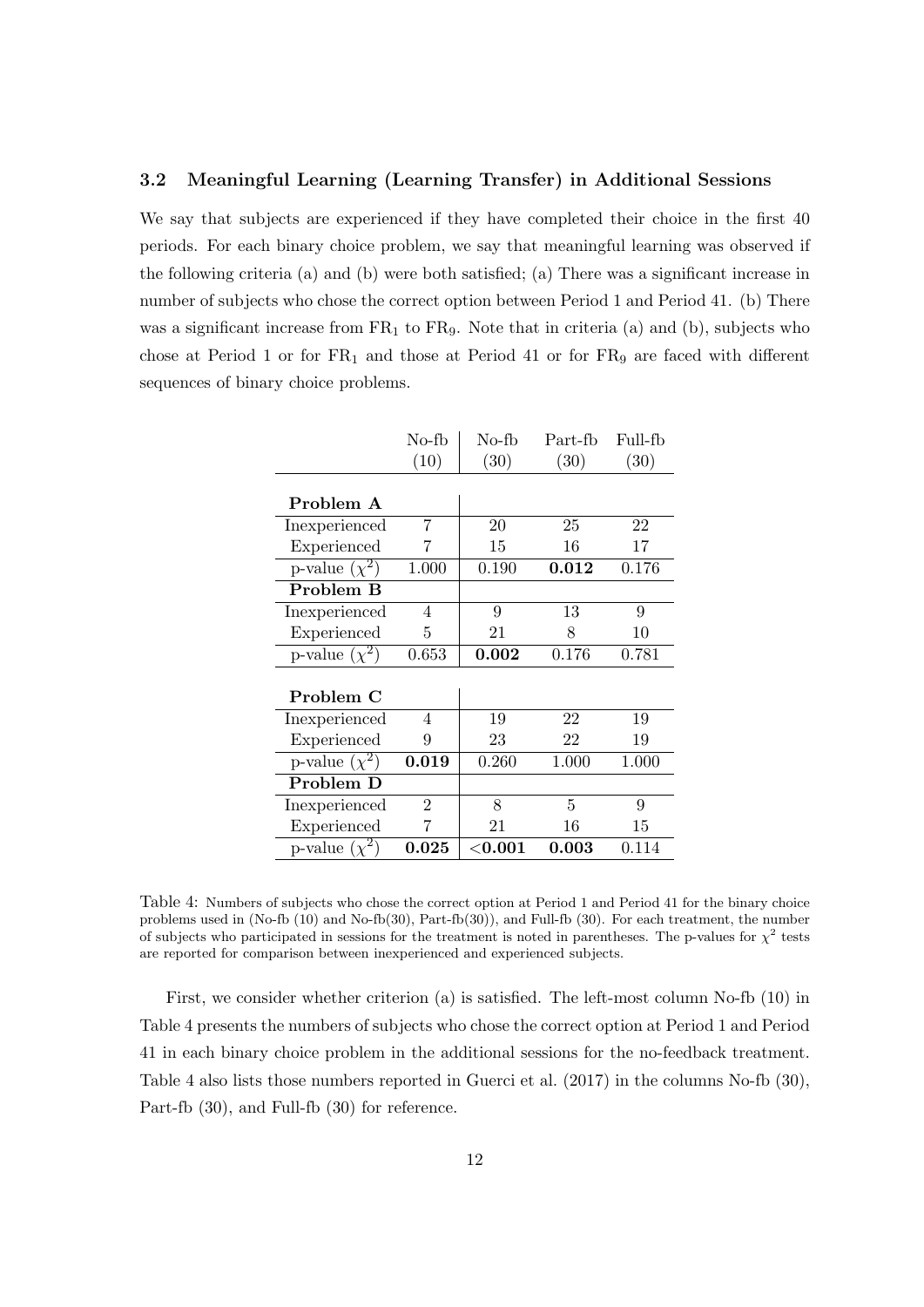The p-values for the  $\chi^2$  test are also reported in Table 4, where the null hypothesis is that the percentages of inexperienced subjects and experienced subjects who chose the correct options are the same when they first encountered the same problem. Significantly more experienced subjects chose the correct options than inexperienced subjects in No-fb (30) for Problem B  $(p = 0.002)$ , in No-fb (10)) for Problem C  $(p = 0.019)$ , and in No-fb (10), No-fb (30), Part-fb (30) for Problem D ( $p = 0.025$ ,  $p < 0.001$ , and  $p = 0.003$ , respectively). Thus, those five cases satisfied criterion (a).

|                    | No-fb | No-fb      | Part-fb | Full-fb |
|--------------------|-------|------------|---------|---------|
|                    | (10)  | (30)       | (30)    | (30)    |
|                    |       |            |         |         |
| Problem A          |       |            |         |         |
| p-value (perm, MW) | 0.445 | 0.867      | 0.854   | 0.547   |
| $p$ -value $(KS)$  |       | 0.913      | 0.889   | 0.283   |
| Problem B          |       |            |         |         |
| p-value (perm, MW) | 0.376 | 0.049      | 0.336   | 0.538   |
| $p$ -value $(KS)$  |       | 0.030      | 0.299   | 0.297   |
|                    |       |            |         |         |
| Problem C          |       |            |         |         |
| p-value (perm, MW) | 0.107 | 0.052      | 0.453   | 0.994   |
| $p$ -value $(KS)$  |       | 0.009      | 0.536   | 0.297   |
| Problem D          |       |            |         |         |
| p-value (perm, MW) | 0.001 | ${<}0.001$ | 0.264   | 0.791   |
| $p$ -value $(KS)$  |       | ${<}0.001$ | 0.103   | 0.990   |

Table 5: P-values for testing  $FR_1 = FR_9$ . Guerci et al. (2017) reported the p-values for the Mann-Whitney U-test (MW) and the Kolmogorov-Smirnov test (KS) for No-fb (30), part-fb (30), and Full-fb (30). For No-fb (10), the p-values are not calculated with the MW test and the KS test but with the permutation test (perm) due to the small sample size. In No-fb (10), criteria (a) and (b) are satisfied only for Problem D.

Next, we consider whether criterion (b) is satisfied by comparing the relative frequency in which inexperienced subject *i* chose the correct option within the first block of 5 consecutive periods (Periods 1 to 5) with the relative frequency in which experienced subject *j* chose the correct option within the first block of 5 consecutive periods when they faced the same problem within the ninth block of 5 consecutive periods (Periods 41 to 45). Table 5 lists p-values for the Mann-Whitney U-test (MW) test as well as the Kolmogorov-Smirnov test (KS) of the distributions of  $FR_1$  (inexperienced subjects) and  $FR_9$  (experienced subjects) for each feedback treatment, where the null hypothesis is  $FR_1 = FR_9$ .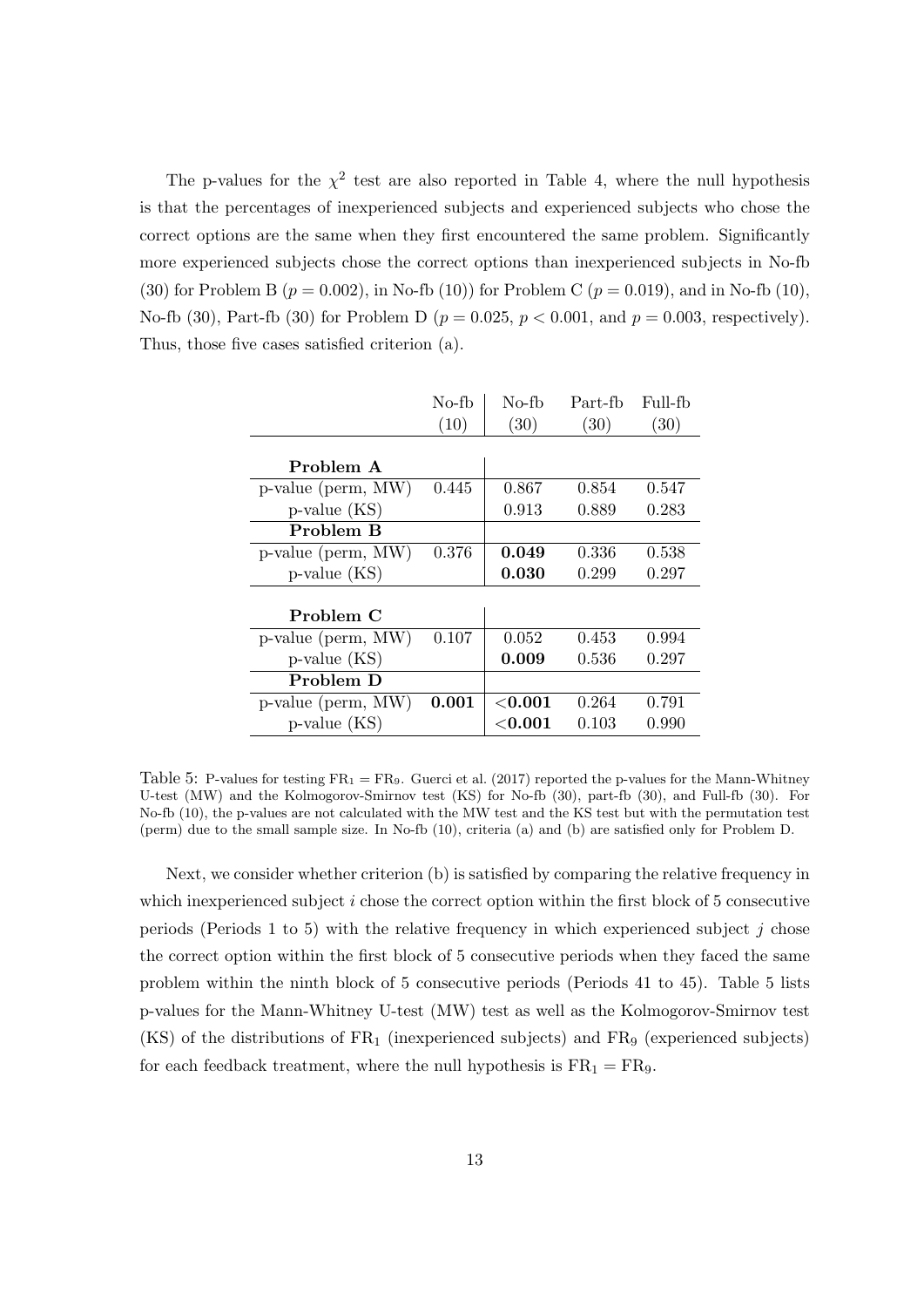In Part-fb (30) and Full-fb (30), the p-values for the MW and KS tests in Table 5 suggest that there be no significant difference between  $FR_1$  and  $FR_9$  for all problems. Thus, meaningful learning was not observed for the partial-feedback and full-feedback treatments. In sessions for No-fb  $(30)$ , however, there were significant differences between  $FR<sub>1</sub>$  and  $FR<sub>9</sub>$  in Problem B ( $p = 0.049$  for MW and 0.030 for KS, respectively) and in Problem D  $(p < 0.001$  for MW and  $< 0.001$  for KS, respectively). For Problems B and D, criteria (a) and (b) were thus both satisfied. Therefore, Guerci et al. (2017) reported that meaningful learning was observed only for the no-feedback treatment in Problems B and D.

In No-fb (10), there was a significant difference between  $FR_1$  and  $FR_9$  in Problem D  $(p = 0.001$  for perm), whereas there was no such a difference in Problem B  $(p = 0.376$ for perm). For Problem C, criterion (a) was truly satisfied, as was confirmed above but criterion (b) was not. Thus, only for Problem D, criteria (a) and (b) are both satisfied.

Thus, we have the following observation. This observation was not made by chance. For Problem D in No-fb (10), the percentage of subjects who chose the correct option was 70-90% in B9 in sequence C *→* D (Figure 1). In the post experimental questionnaire, at least 6 subjects who participated in sequence  $C \rightarrow D$  noted the proper reasoning for their choice (Appendix B).

**Observation 2.** *Statistically significant evidence of meaningful learning was reconfirmed in Problem D in the additional sessions for the no-feedback treatment.*

Guerci et al. (2017) reported that meaningful learning was observed in Problems B and D, but in additional sessions it was observed solely in Problem D. Recall that at Period 1 in the additional sessions, the percentage of subjects who chose the correct option in Problems D was lowest (Figure 1). Under criteria (a) and (b), we might be able to detect meaningful learning more easily in Problem D than in Problem B. These findings are summarized in the following statement.

**Result 1.** *Hypothesis 1 was affirmatively confirmed in a sequence that starts with an easy problem and then gives a difficult one.*

According to Observation 2, we have the following result. We conclude that meaningful learning without any payoff-related feedback information is not the consequence of the inertia on subjects' choice, because the correct option was Choice 1 in the first 40 periods and it was changed to Choice 2 in the subsequent 20 periods.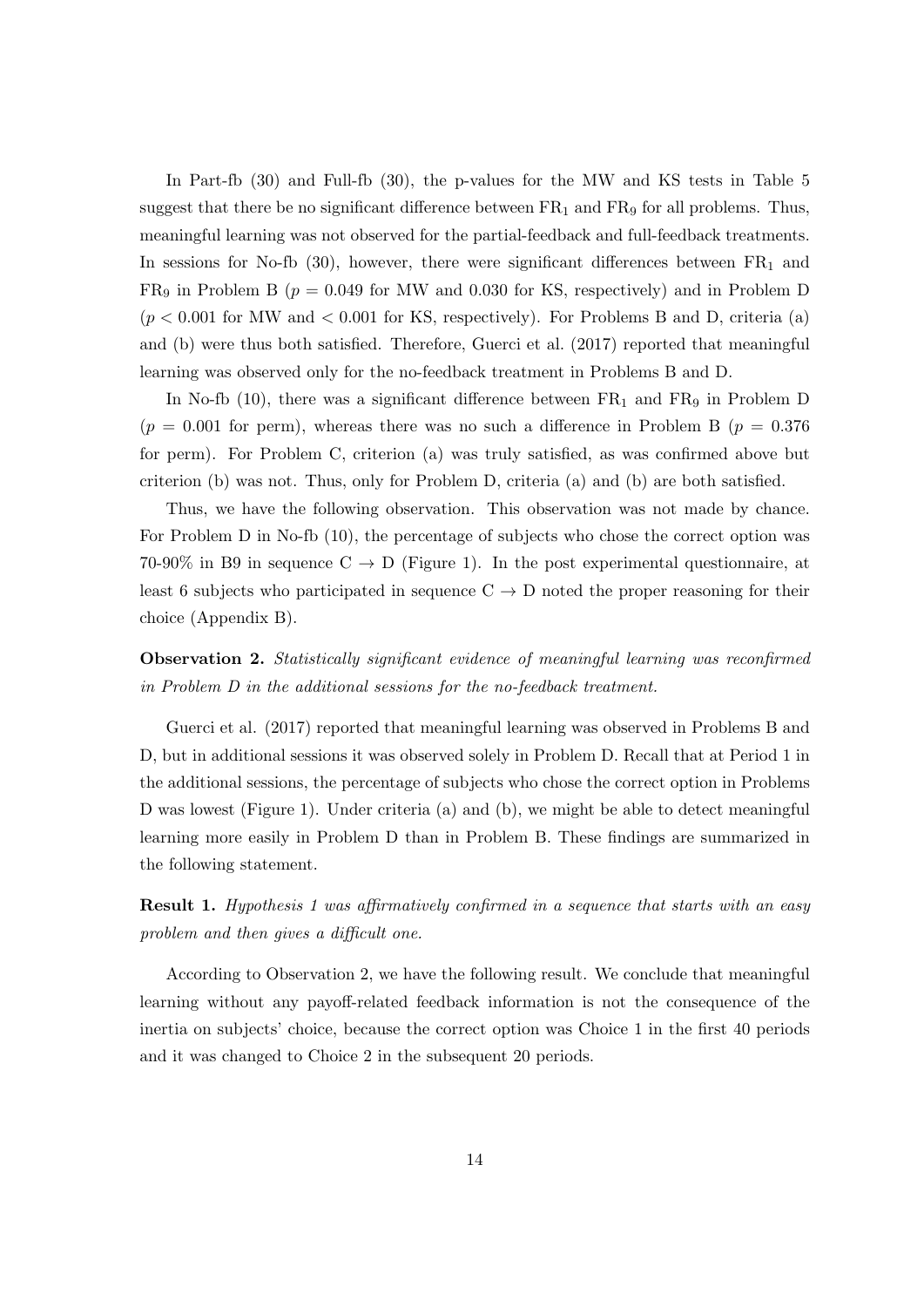### **4 Subjects' Search Behavior**

Meaningful learning was observed only in No-fb, according to Observation 2 and Guerci et al. (2017). Then, what hindered subjects from meaningfully learning the underlying structure of weighted voting, when immediate feedback information was given to them? For each binary choice problem, this section compares the behavior of subjects who were searching for the correct options among treatments. Prior to the comparison, we refer to the length of thinking time subjects spent for their decision, because we do not have to care about the effect of thinking time on their behavior in the comparison if they spent the same length of time for choosing options among sessions for all treatments.

#### **4.1 Length of Thinking Time**

We recorded the remaining time in seconds until the time limit (30 seconds); for each subject, his or her thinking time is computed by subtracting the remaining time from the time limit. Table 6 presents the average lengths of remaining time measured in seconds for subjects to make their choice until the time limit in the 1st block and the 9th block of 5 consecutive periods in sessions for each treatment. The p-values for the Kruskal-Wallis test are provided in the rightmost column, where the null hypothesis is that the lengths of remaining time for subjects to choose in the same 5 consecutive periods when they were first faced with a binary choice problem are on average the same among all treatments. In Problems C and D, there was no significant difference in average length of remaining time experienced subjects had among all treatments.

Table 7 presents p-values for the one-sided Steel test for multiple comparison of average lengths of remaining time subjects had in 1st block and 9th block of 5 consecutive periods. The alternative hypothesis is that as compared to No-fb (10) (control group), they had a longer remaining time on average in No-fb (30), Part-fb (30), and Full (30) (treatment groups), respectively. For every pair of the control group and the treatment group, no significant difference was observed in average length of remaining time experienced subjects had in Problems C and D. Thus, we note this point as a remark.

**Remark**: We found that there was no significant difference in length of thinking time the experienced subjects who were faced with Problem D spent among treatments.

As stated in Observation 2, meaningful learning was reconfirmed in Problem D in No-fb. In the same length of thinking time, what occurred in subjects' behavior when they were given feedback information? We note a comment on this point in subsection 4.3.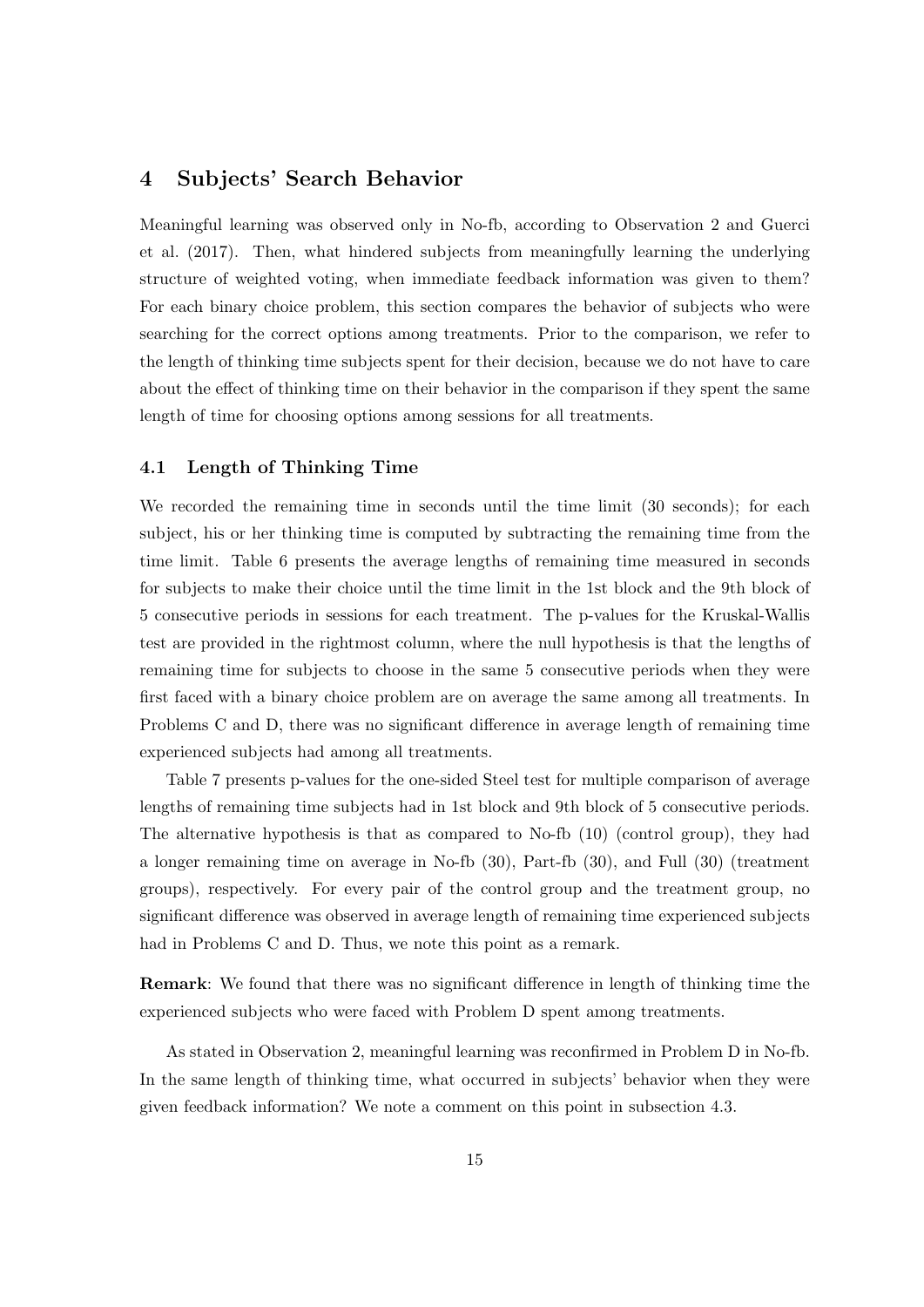|                   | No-fb  | No-fb      | Part-fb   | Full-fb    |                   |
|-------------------|--------|------------|-----------|------------|-------------------|
|                   | (10)   | (30)       | (30)      | (30)       | $p$ -value $(KW)$ |
|                   |        |            |           |            |                   |
| Problem A         |        |            |           |            |                   |
| Inexperienced     | 14.260 | 15.380     | 20.547    | 17.380     | 0.003             |
| Experienced       | 18.200 | 15.533     | 20.102    | 22.287     | ${<}0.001$        |
| $p$ -value $(BM)$ | 0.086  | 0.812      | 0.816     | $<$ 0.001  |                   |
|                   |        |            |           |            |                   |
| Problem B         |        |            |           |            |                   |
| Inexperienced     | 12.060 | 13.980     | 16.753    | 18.113     | 0.004             |
| Experienced       | 17.700 | 17.120     | 22.567    | 23.373     | ${<}0.001$        |
| $p$ -value $(BM)$ | 0.002  | 0.039      | $<$ 0.001 | $<$ 0.001  |                   |
|                   |        |            |           |            |                   |
| Problem C         |        |            |           |            |                   |
| Inexperienced     | 14.600 | 12.247     | 17.907    | 16.213     | ${<}0.001$        |
| Experienced       | 20.760 | 19.149     | 21.353    | 21.167     | 0.240             |
| p-value (BM)      | 0.049  | ${<}0.001$ | 0.004     | ${<}0.001$ |                   |
|                   |        |            |           |            |                   |
| Problem D         |        |            |           |            |                   |
| Inexperienced     | 14.240 | 13.400     | 15.847    | 17.087     | 0.046             |
| Experienced       | 19.800 | 18.913     | 20.800    | 20.667     | 0.195             |
| $p$ -value $(BM)$ | 0.016  | ${<}0.001$ | $<$ 0.001 | 0.022      |                   |

Table 6: Average lengths of remaining time in seconds for subjects to choose in the 1st block (for inexperienced subjects) and the 9th block (for experienced subjects) of 5 consecutive periods. The p-values for the two-sided Brunner-Munzel test (BM) are provided for the comparison of average lengths of remaining time between inexperienced subjects and experienced subjects who were faced with the same binary choice problem. The p-values for the Kruskal-Wallis test (KW) are also provided for testing whether there is no difference in average lengths of remaining time subjects had in the same 5 consecutive periods among all treatments.

#### **4.2 Switching Options**

The statistical test results shown in Subsection 3.2 imply that meaningful learning was not observed in sessions for both the partial-feedback and the full-feedback treatments. Then, what hindered subjects from meaningfully learning in sessions for those treatments with feedback information? As noted in Guerci et al. (2017), in the post-experimental questionnaire, some subjects in sessions for the partial-feedback and full-feedback treatments reported that they changed their choices when they received zero points, while they did not when they received a non-zero amount of points. If subjects had not yet been convinced of what they had learned, then it would be plausible for them to take this type of "win-stay-lose-shift (WSLS)" strategy (Nowak and Sigmund, 1993).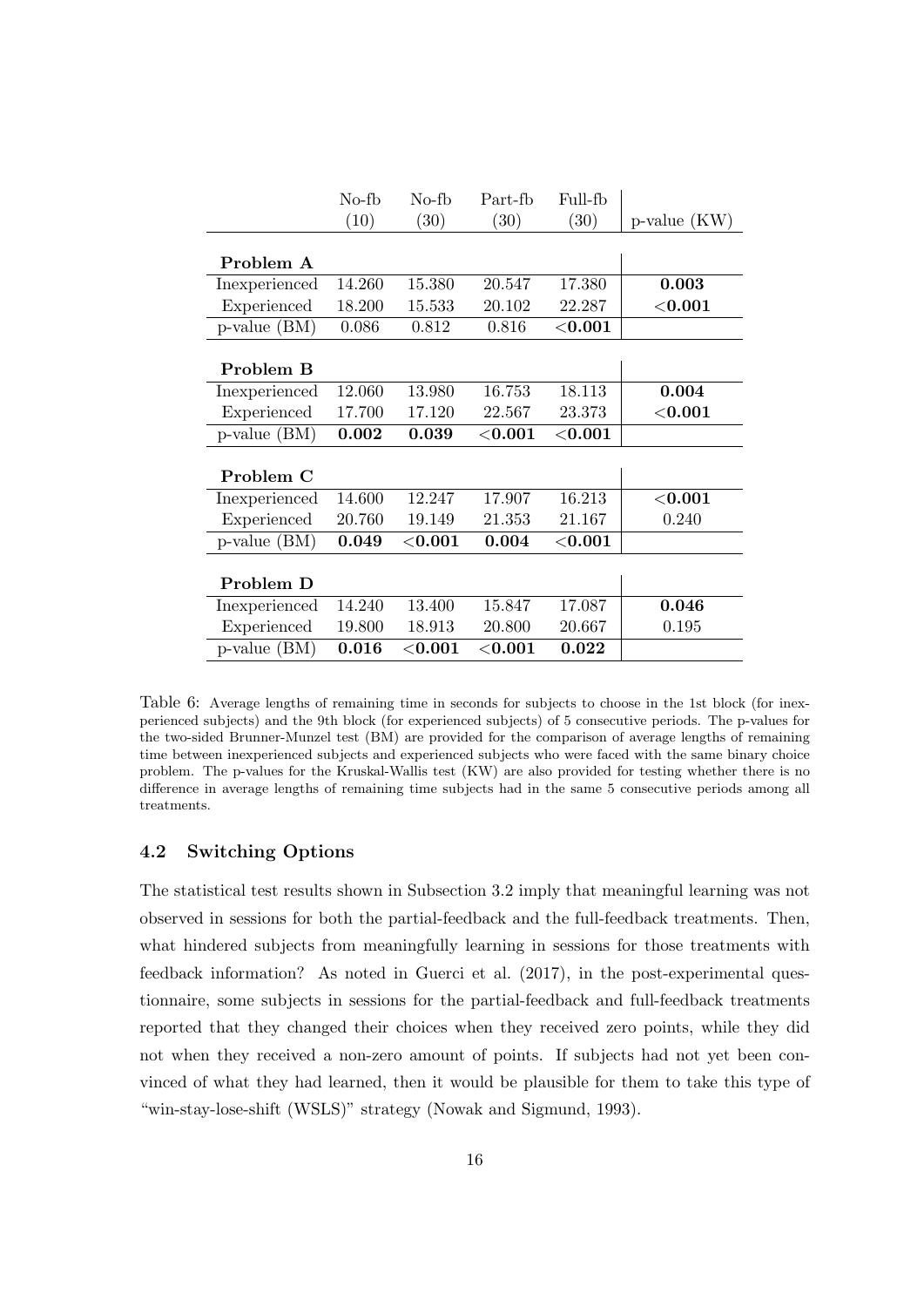|               |              | No-fb | Part-fb     | Full-fb |
|---------------|--------------|-------|-------------|---------|
|               |              | (30)  | (30)        | (30)    |
| Problem A     |              |       |             |         |
| Inexperienced | No-fb $(10)$ | 0.402 | 0.008       | 0.066   |
| Experienced   | No-fb $(10)$ | 0.968 | 0.238       | 0.034   |
| Problem B     |              |       |             |         |
| Inexperienced | No-fb $(10)$ | 0.480 | 0.030       | 0.008   |
| Experienced   | No-fb $(10)$ | 0.604 | $\,0.004\,$ | 0.004   |
| Problem C     |              |       |             |         |
| Inexperienced | No-fb $(10)$ | 0.946 | 0.204       | 0.427   |
| Experienced   | No-fb $(10)$ | 0.916 | 0.620       | 0.315   |
| Problem D     |              |       |             |         |
| Inexperienced | No-fb $(10)$ | 0.890 | 0.383       | 0.223   |
| Experienced   | No-fb $(10)$ | 0.661 | 0.078       | 0.287   |

Table 7: P-values for the one-sided Steel test for multiple comparison of average lengths of remaining time for subjects to choose that were observed in 1st block and 9th block of 5 consecutive periods, where the alternative hypothesis  $(H_1)$  is that as compared to the control group No-fb (10), they had a longer remaining time on average in the treatment group No-fb (30), Part-fb (30), and Full-fb (30), respectively.

In this experiment, subjects received 0 points or 40 points, as shown in Table 12 in Subsection 4.3), in all binary choice problems. Tables 8 - 11 list the frequencies of observing 0 points and 40 points (*freq*), the frequencies of switching choices immediately after observing 0 points and 40 points (*switch*), the ratios of *switch* to *freq* (*ratio*), for the partial-feedback treatment and the full-feedback treatment in the 1st (B1), 8th (B8), 9th (B9), and 12th (B12) blocks of 5 consecutive periods, respectively.

The p-value for the two-sided Fisher exact test is reported for each binary choice problem, where the null hypothesis is that switching choices immediately after observing 0 points and switching choices immediately after observing 40 points were equally likely to be observed. In the following analysis, we confine attention to Problem D in sequence  $C \rightarrow D$ , because meaningful learning was observed in No-fb (30) as well as in No-fb (30) for Problem B but it is observed only in No-fb (10) for Problem D (Observation 2).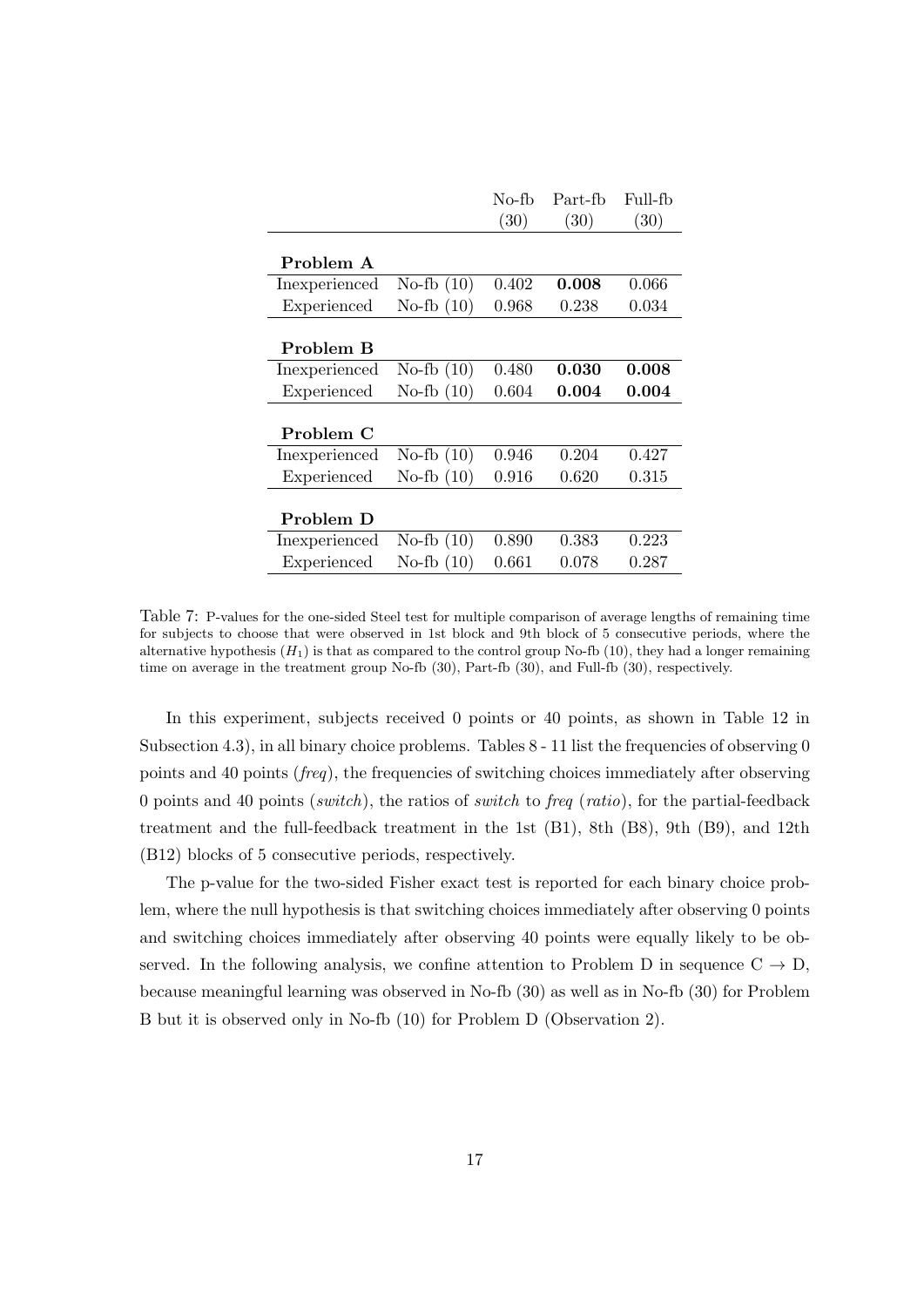| $-1$<br>$\sqrt{2}$ |         |           |            | $\sqrt{2}$    |         |           |            |
|--------------------|---------|-----------|------------|---------------|---------|-----------|------------|
|                    |         | $0$ point | 40 points  |               |         | $0$ point | 40 points  |
| Problem A          | freq    | 43        | 77         | Problem A     | freq    | 44        | 76         |
|                    | switch  | 23        | 18         |               | switch  | 25        | 19         |
|                    | ratio   | 0.535     | 0.234      |               | ratio   | 0.568     | 0.250      |
|                    | p-value |           | 0.001      |               | p-value |           | 0.001      |
| B                  | freq    | 53        | 66         | B             | freq    | 65        | 55         |
|                    | switch  | 30        | 15         |               | switch  | 36        | 13         |
|                    | ratio   | 0.566     | 0.227      |               | ratio   | 0.554     | 0.236      |
|                    | p-value |           | ${<}0.001$ |               | p-value |           | 0.001      |
| $\rm C$            | freq    | 27        | 90         | $\mathcal{C}$ | freq    | 39        | 81         |
|                    | switch  | 12        | 30         |               | switch  | 20        | 28         |
|                    | ratio   | 0.444     | 0.333      |               | ratio   | 0.513     | 0.346      |
|                    | p-value |           | 0.361      |               | p-value |           | 0.111      |
| $\mathbf D$        | freq    | 57        | 62         | $\mathbf D$   | freq    | 62        | 57         |
|                    | switch  | 37        | 21         |               | switch  | 37        | 13         |
|                    | ratio   | 0.649     | 0.339      |               | ratio   | 0.597     | 0.228      |
|                    | p-value |           | 0.001      |               | p-value |           | ${<}0.001$ |

Table 8: Frequency of switching choices in B1: two-sided Fisher test Part-fb  $(30)$  Full-fb  $(30)$ 

Table 9: Frequency of switching choices in B8: two-sided Fisher test Part-fb  $(30)$  Full-fb  $(30)$ 

| $\sqrt{2}$    |         |           |           | $\sqrt{2}$       |         |           |             |
|---------------|---------|-----------|-----------|------------------|---------|-----------|-------------|
|               |         | $0$ point | 40 points |                  |         | $0$ point | 40 points   |
| Problem A     | freq    | 45        | 105       | Problem A        | freq    | 49        | 101         |
|               | switch  | 15        | 23        |                  | switch  | 15        | 22          |
|               | ratio   | 0.333     | 0.219     |                  | ratio   | 0.306     | 0.218       |
|               | p-value |           | 0.155     |                  | p-value |           | 0.313       |
| B             | freq    | 59        | 91        | $\boldsymbol{B}$ | freq    | 72        | 78          |
|               | switch  | 20        | 10        |                  | switch  | 21        | 9           |
|               | ratio   | 0.339     | 0.120     |                  | ratio   | 0.292     | 0.115       |
|               | p-value |           | 0.001     |                  | p-value |           | 0.008       |
| $\mathcal{C}$ | freq    | 43        | 107       | $\mathcal{C}$    | freq    | 39        | 111         |
|               | switch  | 10        | 31        |                  | switch  | 12        | 18          |
|               | ratio   | 0.233     | 0.290     |                  | ratio   | 0.282     | 0.162       |
|               | p-value |           | 0.547     |                  | p-value |           | 0.063       |
| D             | freq    | 52        | 97        | D                | freq    | 62        | 57          |
|               | switch  | 15        | 13        |                  | switch  | 37        | 13          |
|               | ratio   | 0.289     | 0.134     |                  | ratio   | 0.452     | 0.210       |
|               | p-value |           | 0.028     |                  | p-value |           | $<$ $0.001$ |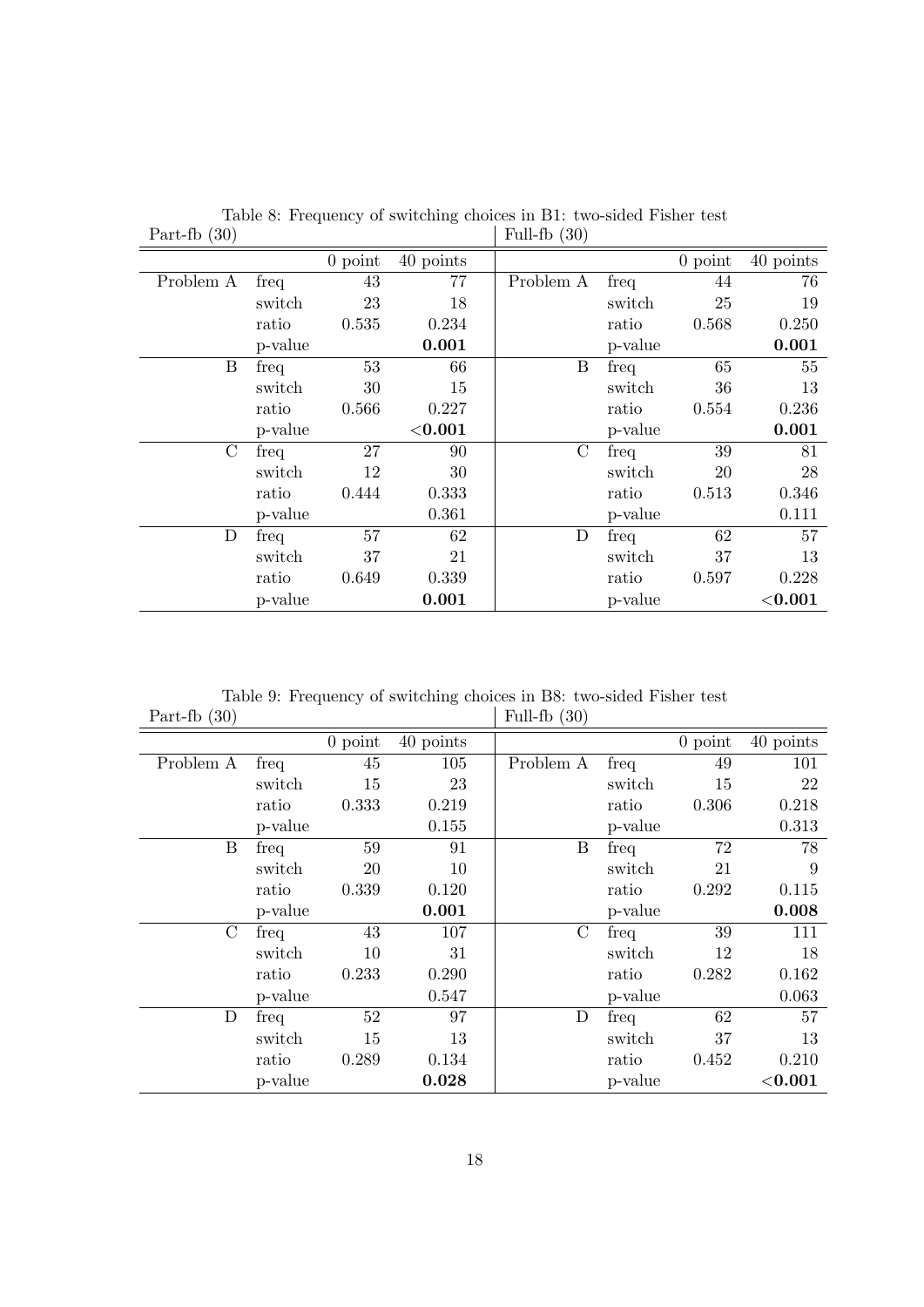| $\cdots$<br>$\sqrt{2}$ |         |           |           | $\sqrt{2}$       |         |           |              |
|------------------------|---------|-----------|-----------|------------------|---------|-----------|--------------|
|                        |         | $0$ point | 40 points |                  |         | $0$ point | 40 points    |
| Problem A              | freq    | 28        | 92        | Problem A        | freq    | 40        | 80           |
|                        | switch  | 15        | 13        |                  | switch  | 12        | 12           |
|                        | ratio   | 0.536     | 0.130     |                  | ratio   | 0.300     | 0.150        |
|                        | p-value |           | $<$ 0.001 |                  | p-value |           | 0.088        |
| B                      | freq    | 58        | 62        | $\boldsymbol{B}$ | freq    | 55        | 65           |
|                        | switch  | 23        |           |                  | switch  | 28        | 14           |
|                        | ratio   | 0.397     | 0.113     |                  | ratio   | 0.509     | 0.215        |
|                        | p-value |           | $<$ 0.001 |                  | p-value |           | 0.001        |
| $\mathcal{C}$          | freq    | 36        | 83        | $\mathcal{C}$    | freq    | 35        | 85           |
|                        | switch  | 16        | 16        |                  | switch  | 20        | 18           |
|                        | ratio   | 0.444     | 0.193     |                  | ratio   | 0.571     | 0.212        |
|                        | p-value |           | 0.007     |                  | p-value |           | $<\!\!0.001$ |
| D                      | freq    | 54        | 66        | D                | freq    | 52        | 68           |
|                        | switch  | 20        | 14        |                  | switch  | 31        | 12           |
|                        | ratio   | 0.370     | 0.212     |                  | ratio   | 0.566     | 0.177        |
|                        | p-value |           | 0.068     |                  | p-value |           | ${<}0.001$   |

Table 10: Frequency of switching choices in B9: two-sided Fisher test Part-fb  $(30)$  Full-fb  $(30)$ 

Table 11: Frequency of switching choices in B12: two-sided Fisher test Part-fb (30)  $\qquad \qquad \mid$  Full-fb (30) | Full-fb  $(30)$ 

| $\sqrt{2}$    |         |           |            | $\sim$           |         |           |           |
|---------------|---------|-----------|------------|------------------|---------|-----------|-----------|
|               |         | $0$ point | 40 points  |                  |         | $0$ point | 40 points |
| Problem A     | freq    | 60        | 85         | Problem A        | freq    | 63        | 87        |
|               | switch  | 23        | 11         |                  | switch  | 19        | 9         |
|               | ratio   | 0.383     | 0.129      |                  | ratio   | 0.302     | 0.104     |
|               | p-value |           | ${<}0.001$ |                  | p-value |           | 0.003     |
| B             | freq    | 36        | 114        | $\boldsymbol{B}$ | freq    | 48        | 102       |
|               | switch  | 4         | 15         |                  | switch  | 10        | 12        |
|               | ratio   | 0.111     | 0.132      |                  | ratio   | 0.208     | 0.118     |
|               | p-value |           | >0.999     |                  | p-value |           | 0.215     |
| $\mathcal{C}$ | freq    | 56        | 93         | $\mathcal{C}$    | freq    | 54        | 95        |
|               | switch  | 24        | 17         |                  | switch  | 18        | 11        |
|               | ratio   | 0.429     | 0.183      |                  | ratio   | 0.333     | 0.116     |
|               | p-value |           | 0.002      |                  | p-value |           | 0.002     |
| D             | freq    | 41        | 108        | $\mathbf D$      | freq    | 45        | 105       |
|               | switch  | 9         | 25         |                  | switch  | 22        | 25        |
|               | ratio   | 0.220     | 0.232      |                  | ratio   | 0.489     | 0.238     |
|               | p-value |           | > 0.999    |                  | p-value |           | 0.004     |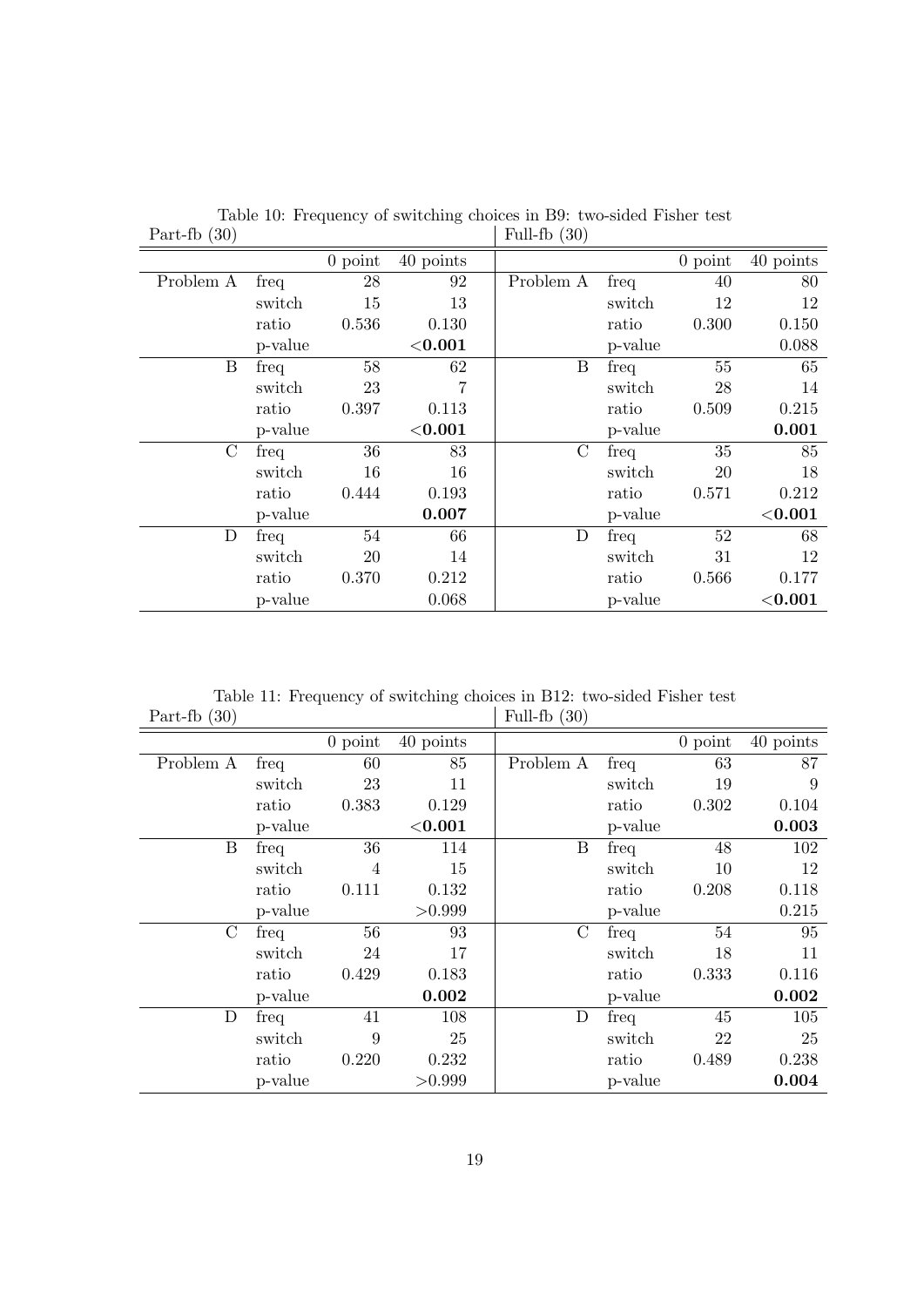In sequence  $C \rightarrow D$  in Part-fb (30), it is not plausible that in B1 and B8 inexperienced subjects took the WSLS strategy in Problem C ( $p = 0.361$  and  $p = 0.290$ ) and also it is not plausible that subjects who experienced Problem C from B1 to B8 and encountered Problem D in B9 took the WSLS strategy  $(p = 0.068)$ . Moreover, the null hypothesis was not rejected also in B12  $(p > 0.999)$ .

**Observation 3.** *In the partial-feedback treatment, subjects did not take the win-stay-loseshift strategy in Problem C and subjects who experienced Problem C also did not take that strategy in Problem D.*

It is not plausible that inexperienced subjects learned something in Problem C ( $p =$ 0.768 for the one-sided SR test for the null hypothesis  $\Delta FR_{8,1} \leq 0$ ) according to Figure 3 (c) in Guerci et al. (2017). As noted above, however, it is also not plausible that subjects who experienced Problem C took the WSLS strategy in Problem D. What search behavior did they take? The answer is shown in subsection 4.3.

In sequence  $C \rightarrow D$  in Full-fb (30), it is not plausible that in B1 subjects took the WSLS strategy in Problem C ( $p = 0.111$ ) and yet they did in B8 ( $p = 0.063$ ), as in the case of Part-fb (30). It is, however, inferred that subjects who experienced Problem C from B1 to B8 and encountered Problem D took the WSLS strategy (*p <* 0*.*001) in B9 and that they still took the WSLS strategy  $(p = 0.004)$  in B12. We have the following observation.

**Observation 4.** *In the full-feedback treatment, inexperienced did not take the win-staylose-shift strategy in Problem C but subjects who experienced Problem C took the win-staylose-shift strategy in Problem D.*

Let us look at another sequence. It is inferred that in B9 subjects who experienced Problem A from B1 to B8 and encountered Problem B took the WSLS strategy (*p <* 0*.*001), where "lose-shift" was chosen at about  $40\%$  (=0.397) after 0 points realized while "win-stay" was chosen at about  $89\%$  (=1-0.113) after 40 points realized, although the null hypothesis was rejected in B12. It is inferred that subjects who experienced Problem A from B1 to B8 and encountered Problem B took the WSLS strategy  $(p = 0.001)$  in B9, although the null hypothesis was rejected in B12. All test results are summarized in Table 13 in subsection 4.3 together with the test results of random choice of runs in each sequence of the options.

We summarize these test results including the ones stated in Observations 3 and 4 in the following result; there were some sequences in which subjects took the win-stay-lose-shift strategy, when feedback information is provided immediately after their choice.

**Result 2.** *Hypothesis 2 was partly verified.*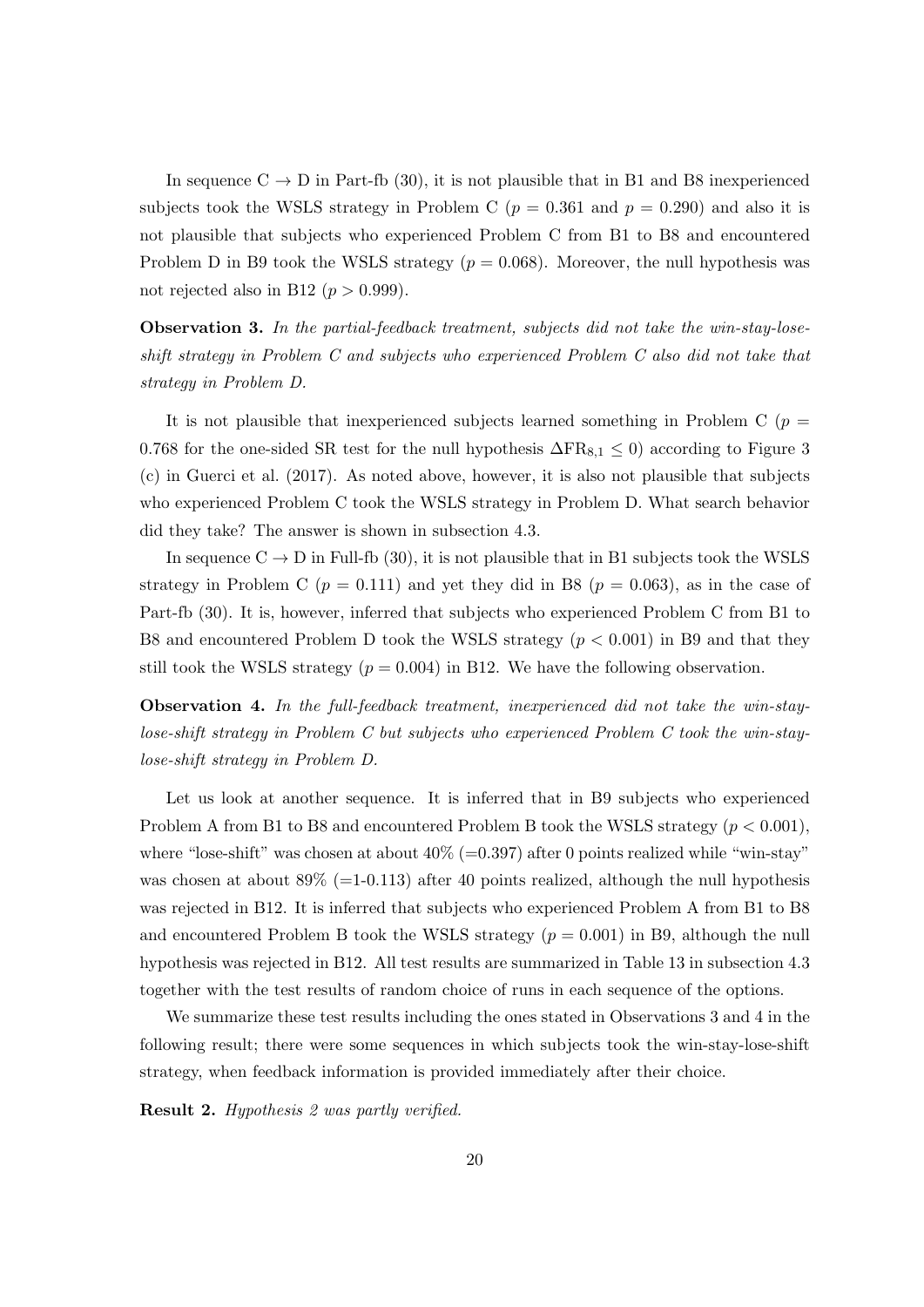#### **4.3 Random Choice of Runs**

In reference to Observation 3, we could not conclude that in sequence  $C \rightarrow D$ , the WSLS strategy hindered subjects from meaningful learning in sessions for the partial-feedback treatment. In this subsection, we consider whether subjects randomly chose the runs of options in their search for the correct ones.

| Problem A | Choice 1                | [14; 5, 3, 7, 7]  | Choice 2                              | [14; 5, 4, 6, 7] |
|-----------|-------------------------|-------------------|---------------------------------------|------------------|
|           | $(7_1, 7_2)$            | (0, 0, 60, 60)    | (5, 4, 6)                             | (40, 40, 40, 0)  |
|           | (5, 3, 7 <sub>1</sub> ) | (40, 40, 40, 0)   | (5, 4, 7)                             | (40, 40, 0, 40)  |
|           | $(5, 3, 7_2)$           | (40, 40, 0, 40)   | (5, 6, 7)                             | (40, 0, 40, 40)  |
|           |                         |                   | (4, 6, 7)                             | (0, 40, 40, 40)  |
| Problem B | Choice 1                | [6; 1, 2, 3, 4]   | Choice 2                              | [6; 1, 1, 4, 4]  |
|           | (2, 4)                  | (0, 60, 0, 60)    | $(4_1, 4_2)$                          | (0, 0, 60, 60)   |
|           | (3, 4)                  | (0, 0, 60, 60)    | $(1_1, 1_2, 4_1)$                     | (40, 40, 40, 0)  |
|           | (1, 2, 3)               | $(40\ 40, 40, 0)$ | $(1_1, 1_2, 4_2)$                     | (40, 40, 0, 40)  |
| Problem C | Choice 1                | [14; 3, 5, 6, 8]  | Choice 2                              | [14; 3, 6, 6, 7] |
|           | (6, 8)                  | (0, 0, 60, 60)    | (3, 6 <sub>1</sub> , 6 <sub>2</sub> ) | (40, 40, 40, 0)  |
|           | (3, 5, 6)               | (40, 40, 40, 0)   | (3, 2, 6 <sub>1</sub> )               | (40, 40, 0, 40)  |
|           | (3, 5, 8)               | (40, 40, 0, 40)   | (3, 2, 6 <sub>2</sub> )               | (40, 0, 40, 40)  |
|           |                         |                   | $(6_1, 6_2, 7)$                       | (0, 40, 40, 40)  |
| Problem D | Choice 1                | [9; 1, 3, 5, 6]   | Choice 2                              | [9; 1, 2, 6, 6]  |
|           | (3, 6)                  | (0, 60, 0, 60)    | $(6_1, 6_2)$                          | (0,0, 60, 60)    |
|           | (5, 6)                  | (0, 0, 60, 60)    | (1, 2, 6 <sub>1</sub> )               | (40, 40, 40, 0)  |
|           | (1, 3, 5)               | (40, 40, 40, 0)   | (1, 2, 6 <sub>2</sub> )               | (40, 40, 0, 40)  |

Table 12: MWCs and payoff vectors. The MWCs in  $[14; 5, 3, 7, 7]$  are, e.g., written here as  $(5, 3, 7_1)$ ,  $(5,3,7<sub>2</sub>)$ , and  $(7<sub>1</sub>,7<sub>2</sub>)$  by the votes apportioned to the members, not with references to the specific players.

Under the null hypothesis, the number of runs of the options each subject chooses is a random variable. When the payoffs associated with options (shown in Table 12) are stochastically determined, however, the null hypothesis is not rejected as often in the runs test, even if the sequence of options is generated by the WSLS strategy.<sup>4</sup> We thus prioritize the test result for the WLSL strategy over the result in the runs test, when it is inferred that subjects took the WSLS strategy in both B1 and B8 or in both B9 and B12.

<sup>4</sup> In Table 12, denote by 1-1, 1-2, and 1-3 payoff vectors (0, 60, 0, 60), (0, 0, 60, 60), and (40, 40, 40, 0), respectively when Choice 1 is chosen in Problem D and by 2-1, 2-2, and 2-3  $(0, 0, 60, 60)$ ,  $(40, 40, 40, 0)$ , and (40, 40, 0, 40), respectively when Choice 2 is chosen. Assume that when Choice  $k (= 1, 2)$  is successively chosen, payoff vectors realize in the order of  $k-1 \rightarrow k-2 \rightarrow k-3 \rightarrow k-1 \rightarrow \cdots$ , and assume in addition that when the alternative option is once chosen after observing payoff vector  $k-i$  ( $i=1, 2, 3$ ) and then Choice  $k$  is chosen again, the order resumes from the payoff vector next to *k*-*i*. Given that Choice 1 is chosen at Period 1, the WSLS strategy generates the following sequence of 20 choices:  $1, 2, 1, 2, 2, 2, 1, 1, 2, 2, 2, 1, 1, 2, 2, \ldots$ The p-value for the runs test applied to the sequence of those choices is 0.8391, and thus the null hypothesis was not rejected, although they were generated systematically with the WSLS strategy.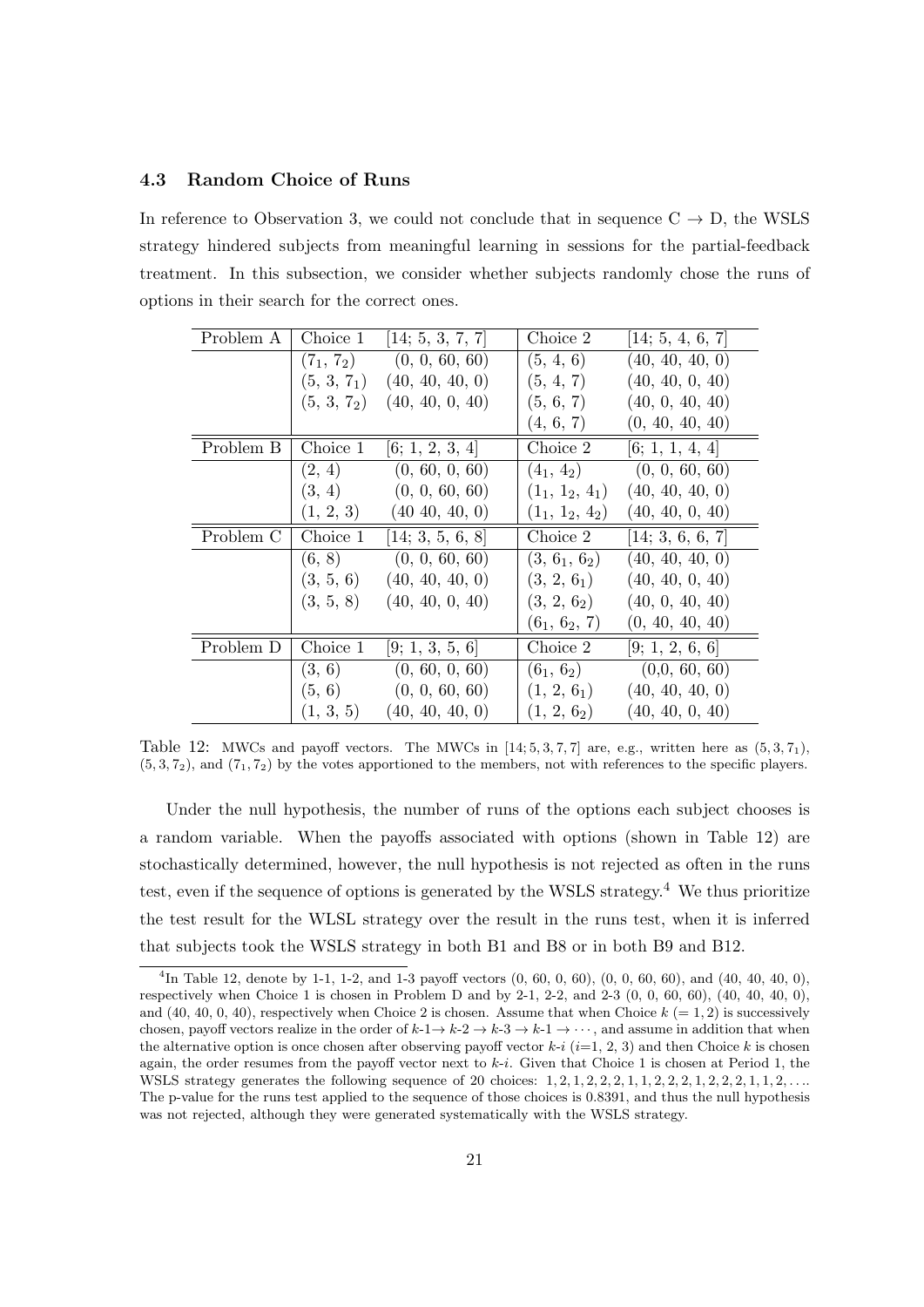Table 13 presents the numbers of subjects each of whom is counted if the null hypothesis was rejected in the runs test for each binary choice problem in sessions for each treatment. The sample size of 5 consecutive periods would be too small to conduct the runs test. The runs test was thus applied to a sequence of the options each identical subject chose in a binary choice problem in Periods 21-40 and in another one in Periods 41-60, respectively. In the table, "W" is put when the WSLS strategy was observed, while "w" was used when it was observed only in the first 5 consecutive periods in each binary choice problem.

|               | $No-fb$ | No-fb | Part-fb |            | Full-fb |            |
|---------------|---------|-------|---------|------------|---------|------------|
|               | (10)    | (30)  | (30)    |            | (30)    |            |
|               |         |       |         |            |         |            |
| Problem A     |         |       |         |            |         |            |
| Inexperienced | 5       | 22    | 12      |            | 11      |            |
| Experienced   | 3       | 15    | 9       | W          | 15      |            |
| Problem B     |         |       |         |            |         |            |
| Inexperienced | 4       | 22    | 13      | W          | 11      | W          |
| Experienced   | 5       | 13    | 8       | w and rand | 8       | w and rand |
|               |         |       |         |            |         |            |
| Problem C     |         |       |         |            |         |            |
| Inexperienced | 5       | 14    | 9       | rand       | 12      |            |
| Experienced   | 4       | 18    | 10      | W          | 13      | W          |
| Problem D     |         |       |         |            |         |            |
| Inexperienced | 7       | 21    | 12      | W          | 7       | W          |
| Experienced   | 5       | 15    | 7       | rand       |         | W          |

Table 13: Numbers of subjects each of whom is counted if the null hypothesis  $(H_0)$  was rejected, where  $H_0$ is that the number of runs in a sequence of the options each subject chose in Periods 21-40 (in Periods 41-60) is a random variable. "W" indicates that we can infer that the WSLS strategy was taken in both B1 and B8 for the inexperienced subjects and in both B9 and B12 for the experienced subjects, respectively, and "w" was used when the WSLS strategy was observed only B9. Another mark "rand" indicates that subjects did not search the correct options with any certain rules, according to the test result for the random choice of runs. Letters in bold indicates the test results in sequence C *→* D.

As shown in Subsection 3.1, for all four binary choice problems we examined, it was reconfirmed that subjects learned to choose the correct options in sessions for No-fb (10) (Observation 1). Table 13 shows that in Problem B, 40% of inexperienced subjects searched for the correct options with a certain rule in sessions for No-fb (10). Thus, we presume in the following analysis that subjects did not search for the correct options with any certain rules, if at most 30% of subjects are counted for each of whom the null hypothesis was rejected in the runs test and if they did not take the WSLS strategy. In Table 13, "rand" is put when subjects did not search for the correct options with any certain rules.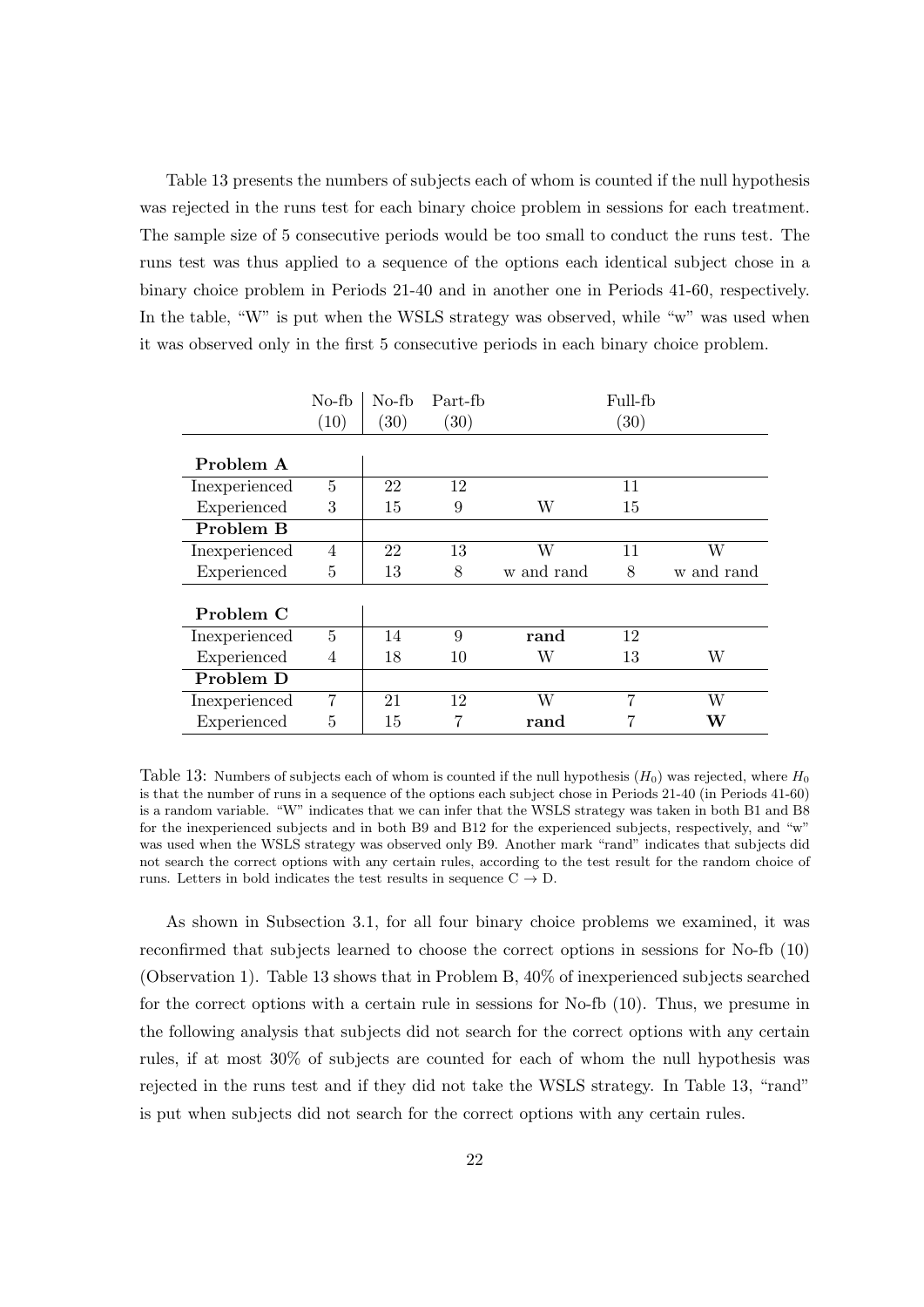We found in subsection 4.1 that there was no significant difference in length of thinking time the experienced subjects spent in Problem D among treatments (Remark). In almost the same length of thinking time, how did those subjects search for the correct options, when they were given feedback information? Observation 3 states that in Part-fb (30) subjects who experienced Problem C did not take the WSLS strategy in Problem D. Table 13 shows, however, that there were only 7 experienced subjects in Problem D are counted for each of whom the null hypothesis was rejected in the runs test. Observation 4 states that in Full-fb (30) subjects who experienced Problem C did take the win-stay-lose-shift strategy in Problem D. We have the following observation, according the 30% criterion noted above and the priority of the test result for the WLSL strategy.

**Observation 5.** *In the partial-feedback treatment, subjects did not search for the correct options with any certain rules in Problem D. In the full-feedback treatment, experienced subject took the win-stay-lose-shift strategy in Problem D.*

In Problem D, experienced subjects chose their options in almost the same thinking time, regardless of the treatments in which they participated. Observation 5 thus more neutrally implies the reason why subjects could not meaningfully learn the underlying relationship between payoff distributions and vote apportionments, when payoff-related feedback information was provided immediately after their choice.

Finally, let us consider the cases of Problem B, because meaningful learning was observed also in No-fb (30). What occurred in Part-fb (30) and Full-fb (30)? In each of those feedback treatments, as shown in Table 13, experienced subjects did take the WSLS strategy in B9, and there were only 8 experienced subjects who were counted for each of whom the null hypothesis was rejected in the runs test. Thus, we have the following observation.

**Observation 6.** *In both partial-feedback treatment and the full-feedback treatment, experienced subjects took the win-stay-lose-shift strategy in some consecutive periods after they were first faced with Problem B but finally they did not search for the correct options with a certain rule.*

Table 13 indicates that when subjects received immediate feedback information, there are some cases where we could not reject the null hypothesis that that they did not search for the correct options with a certain rule. We summarize those findings including Observations 5 and 6 as the following result. Immediate payoff-related feedback information sometimes induced subjects to randomly choose the runs of options.

**Result 3.** *Hypothesis 3 was partly verified.*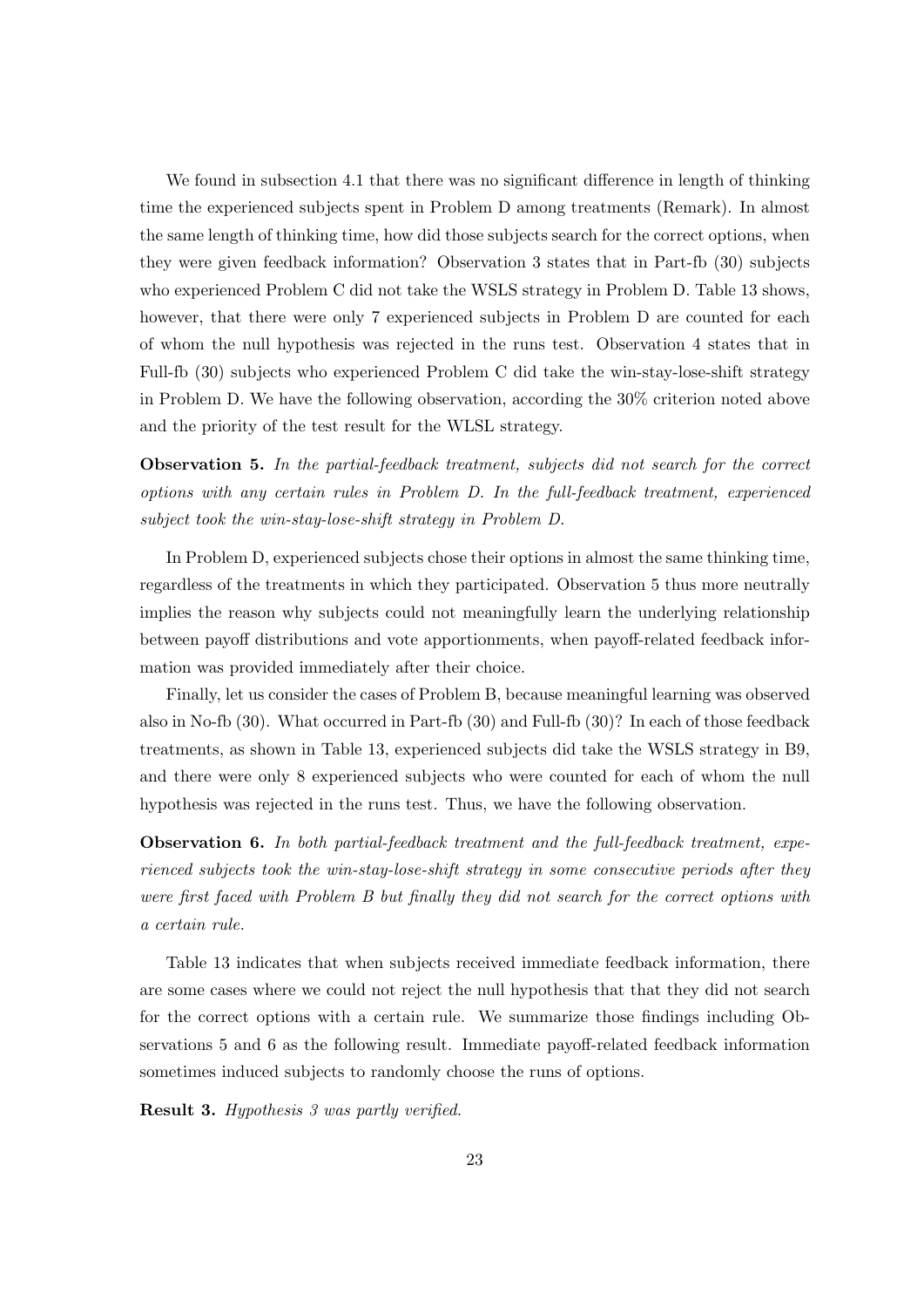# **5 Final Remarks**

In this section, we note brief remarks on the improvement of our experimental design and possible questions for future research, based on our results and observations. One is the verification of implications derived by theoretical models, and the other is the relationship between subjects' cognitive ability and their meaningful learning.

#### **Potential Theoretical Models**

Results 2 and 3 might suggest that subjects' inference on the relationship between nominal voting weights and actual payoffs be mistaken or confused when feedback information was given immediately after their choice. This idea is still unverified, but if it is true, then we can say that in the sessions for no-feedback treatment, subjects might deeply infer the underlying structure of weighted voting without such misleading or confusing information by being kept away from the feedback information. Even in sessions for full-feedback treatments, however, there were some subjects who could succeed in meaningful learning.

What feedback information then induced those subjects to meaningfully learn the underlying structure of weighted voting meaningfully? In this experiment, subjects were not given the information about cumulative payoffs but provided with instantaneous payoffs given immediately after their decision, and they were prohibited from taking any notes during the sessions. By this lack of sufficient memory on the outcomes that were realized by their previous choice, immediate payoff-related feedback information might confuse subjects' inference on the underlying structure of weighted voting. From the viewpoint of the effect of subjects' memory on their learning, case-based decision theory (CBDT) might also provide theoretical reasoning for some patterns of the search behavior observed in the partial-feedback and full-feedback treatments. (Gilboa and Schmeidler (2001) is a comprehensive review of the CBDT written by the founders of the theory.)

The CBDT describes how people make an analogy of the circumstances surrounding them by the past experiences when they are ignorant of the structure. If we assumed that subjects were memoryless, then the CBDT would provide a possible explanation of the WSLS strategy of subjects who gave up learning. On the other hand, if subjects in our experiment could take notes on realized payoff distributions, then they might infer the correct options. At the beginning of the experimental instruction, however, subjects were informed that they were prohibited from taking notes during the session. Thus, the information on the cumulative payoffs they earned might assist subjects in inferring the expected payoffs of the options they had chosen. We cannot verify what memory subjects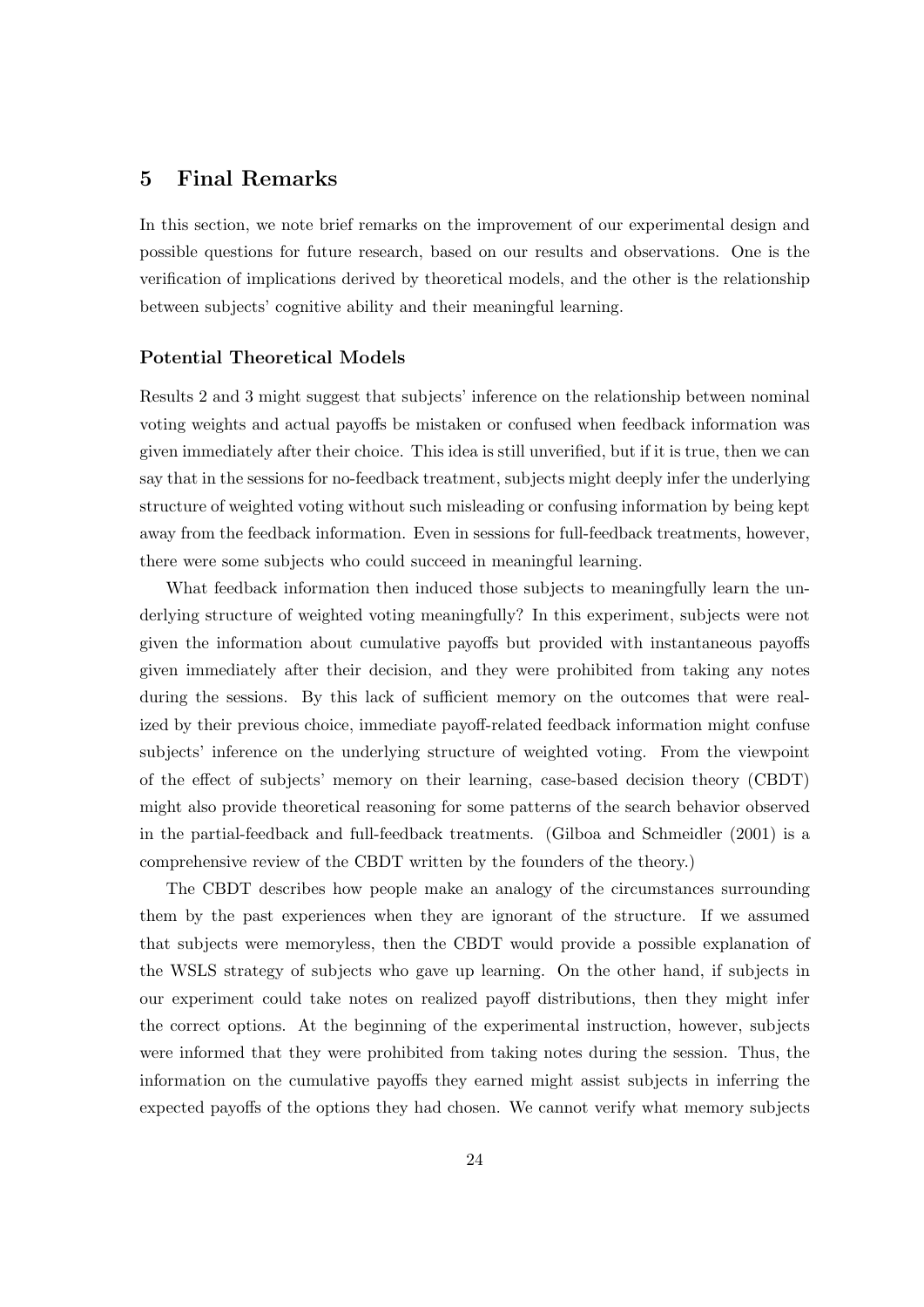have during the sessions, but we can record what information subjects see. Therefore, a "mouse-tracking" experiment is an alternative way for capturing the effect of subjects' memory on their leaning behavior.<sup>5</sup>

There is another mathematical model to test the theoretical implications behind our observations. Grant et al. (2017), for example, proposed a model of learning in which complete lack of information regarding the underlying data generating process is expressed as a (maximal) family of priors. In the replication studies of human learning, Arifovic et al. (2006) showed that standard models fail to replicate human behavior in a repeated game of battle of the sexes, and Erev et al. (2010) reported that those models do not perform well in predicting how people behave in market entry games. It would thus be valuable to detect the implications derived from these theoretical models.

#### **Subjects' Cognitive Ability**

Albeit on a trial basis, subjects' cognitive ability scores were measured by the Raven's APM test in the sessions for Guerci et al. (2017) and the additional sessions conducted by the author. The Raven's test is a well-known test that measures subject's ability for visual pattern recognition, and there are three versions; Colored Progressive Matrices (CPM), Standard Progressive Matrices (SPM), and Advanced Progressive Matrices (APM), in ascending order of difficulty. The Raven's APM test is composed of 48 questions in total, but in those sessions 16 questions were selected so that that the subjects could answer those questions within 10 minutes after the bandit experiment.<sup>6</sup> The average score was about 12.3 for subjects who participated in the sessions for Guerci et al. (2017) and it was 12.1 for those who participated in the additional sessions conducted by the author.

Ogawa et al. (2020) conducted the same experiment as the one designed by Guerci et al. (2017) at four experimental sites the subjects' characteristics of which were different, and they reported that meaningful learning was observed only at an experimental site where subjects had, on average, higher scores (11.6) of the Raven's APM test than those had at other sites. Accordingly, it would be inferred that meaningful learning could be observed at the experimental sites where the subjects' cognitive ability scores were relatively high. This feature should be reconfirmed by designing a more comprehensive experiment.

<sup>&</sup>lt;sup>5</sup>In the mouse-tracking experiment, votes and payoffs of the committee members were "hidden" from subjects in windows on their monitors; using a computer mouse, he or she needed to bring the cursor to the windows and click on them to view the hidden information. Almost all other aspects are the same as those for the full-feedback treatment in our experiment.

<sup>&</sup>lt;sup>6</sup>The question numbers are 1, 4, 7, and 10 from Set I and questions 1, 4, 7, 10, 13, 16, 19, 22, 25, 28, 31, and 34 from Set II.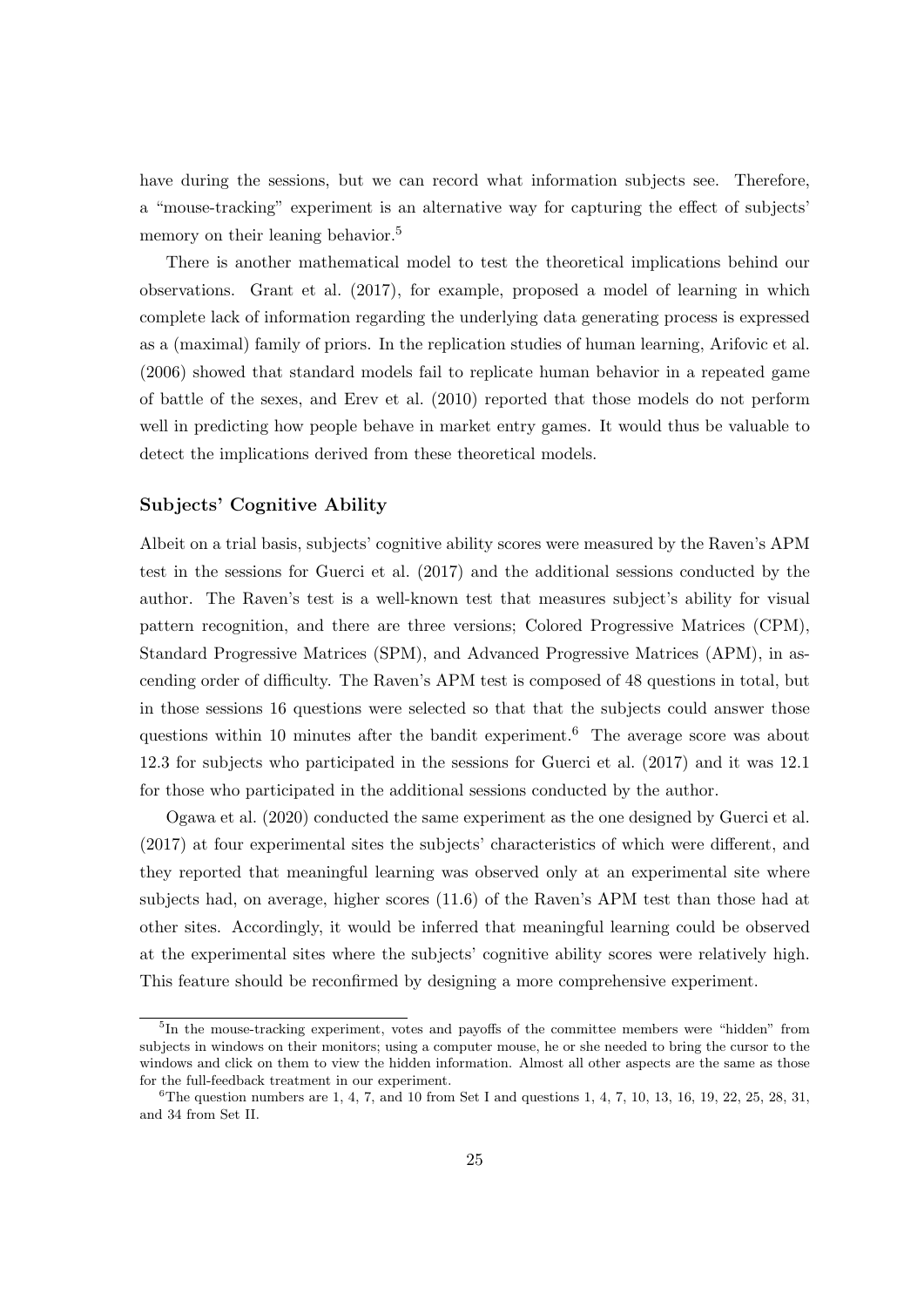# **Declarations**

#### **Conflict of Interest**

The author declares that there is no conflict of interest. Eric Guerci and Nobuyuki Hanaki gave their permission to reuse the data to the author. Their permission emails can be shown to the editors of this journal.

#### **Availability of Data and Material**

All raw and processed data as well as zTree codes are available upon requests.

#### **Code Availability**

All data were processed with *Excel Statistics*. The software information is available at the following website, although the contents are written in Japanese.

https://bellcurve.jp/ex/

#### **Ethical Approval**

All procedures performed in studies involving human participants were in accordance with the ethical standards of the institutional and/or national research committees and with the 1964 Helsinki declaration and its later amendments or comparable ethical standards. This article does not contain any studies with animals performed by any of the authors.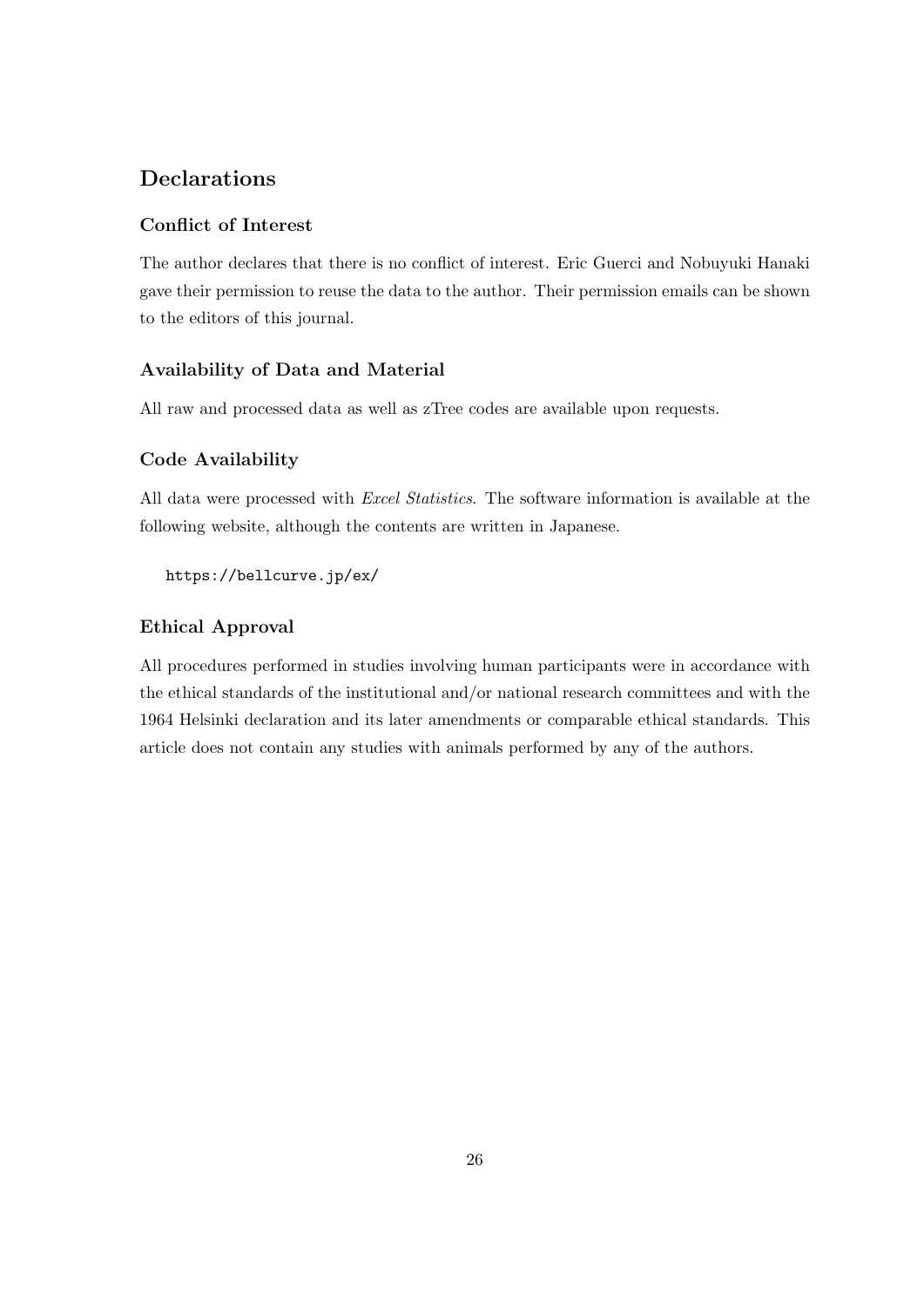# **Appendix A: Instructions**

The instructions for bandit experiments are in general less informative to subjects. We attach the instructions here for showing to the readers that they were actually simple.

# **Instructions**

Welcome! Thank you for participating in this experiment today. You will be paid 1000 JPY for your participant and an additional reward that ranges from 0 to 3200 JPY depending on your choice and performance in the experiment. At first,

- Please follow the instructions of the experimenter.
- Please do not take notes during this session.
- Please remain quiet and especially do not talk with other participants.
- Please do not look at what other participants are doing.
- *•* During the experiment, please maintain an upright posture without leaning on the backrest.
- *•* Do absolutely nothing other than the operation that you are instructed to do.
- Please turn off your mobile phone and definitely refrain from using it.
- If you have any questions or require assistance, please silently raise your hand.

You will be asked to repeatedly make a simple choice between two options. Imagine that you need to represent your interests within a voting committee. This committee decides how to divide 120 points among its members. The committee has three other members, and each member has a predetermined number of votes, which may be different from one to the other. The committee will make a decision only when a proposal receives the predetermined required number of votes. You will be told what is the required number of votes. If more than one proposal is put before the committee, the members cannot vote for multiple proposals by dividing their allocated number of votes. A member can vote for only one proposal, and all of his/her votes must be cast for that proposal.

You are asked to choose which of the two possible committees you prefer to join. You will be informed of the number of votes allocated to each of the four members of the committee (including you), and the number of votes required for a proposal to be approved. The number of votes you have will always be indicated with the label YOU.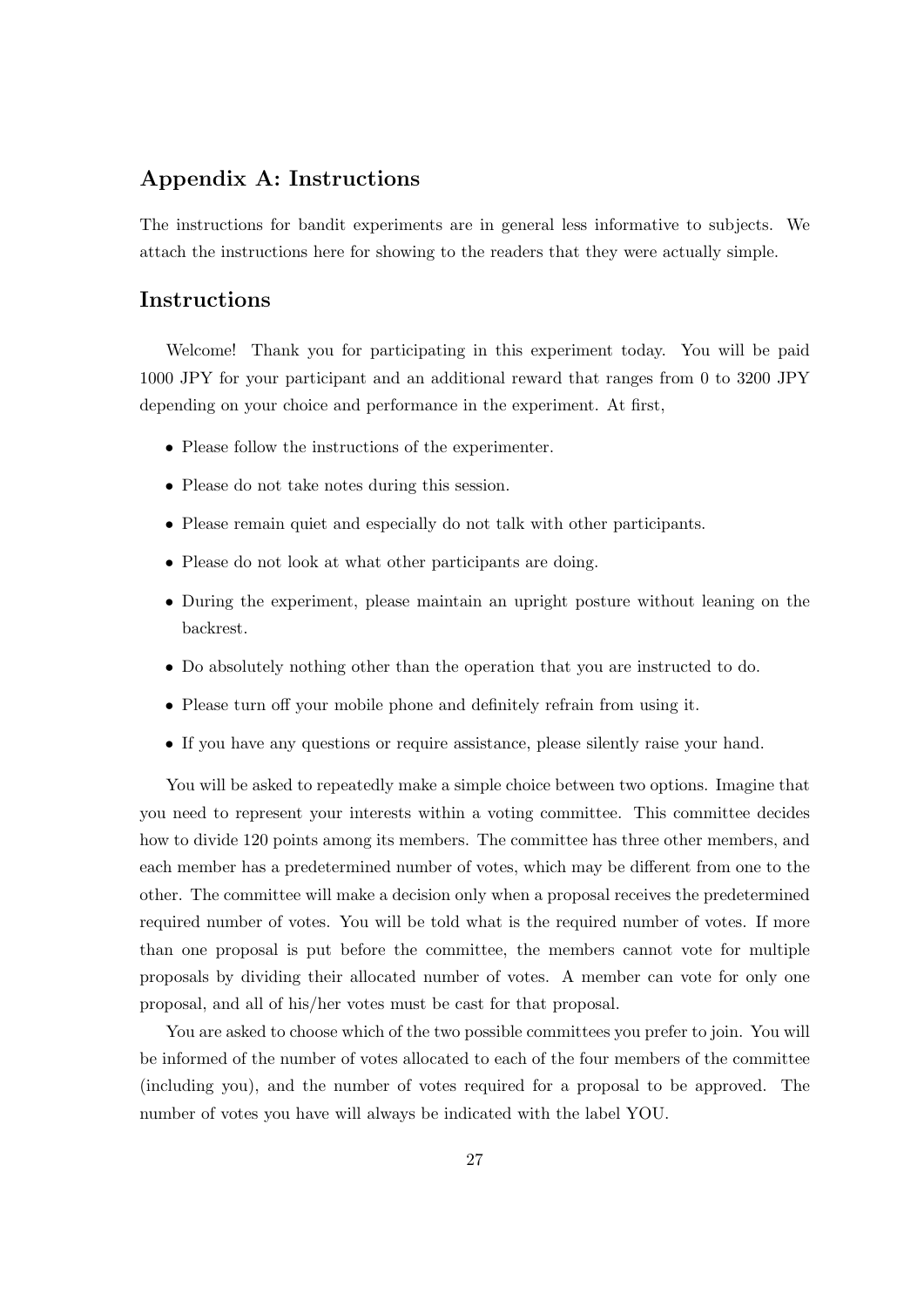#### **full-feedback treatment**

There are a total of 60 periods. At each period, you have 30 seconds to make your choice between the two committees. If you do not make a choice within the 30 seconds at one period, you will receive zero points for that period. When a choice is made, the chosen committee will automatically allocate 120 points among the four members. The outcomes may vary from one period to another, but are based on a theory of decision-making in committees. Once the allocation is made, you will immediately be shown the resulting allocation. At the end of the experiment, you will be paid according to your total earnings during the 60 periods, at an exchange rate of 1 point  $= 1$  JPY.

#### **partial-feedback treatment**

There are a total of 60 periods. At each period, you have 30 seconds to make your choice between the two committees. If you do not make any choice within the 30 seconds at one period, you will receive zero points for the period. When a choice is made, the chosen committee will automatically allocate 120 points among the four members. The outcomes may vary from one period to another, but they are based on a theory of decision-making in committees. Once the allocation is made, you will be shown the number of points allocated to you. You will not see the allocations to the other members of the committee. At the end of the experiment, you will be paid according to your total points at an exchange rate of 1  $point = 1$  JPY.

#### **no-feedback treatment**

There are a total of 60 periods. At each period, you have 30 seconds to make your choice between the two committees. If you do not make any choice within the 30 seconds at one period, you will receive zero points for the period. When a choice is made, the chosen committee will automatically allocate 120 points between the four members. The outcomes may vary from one period to another, but they are based on a theory of decision-making in committees. You will not see the resulting allocation after each period. However, at the end of the experiment, you will be told the total points you have obtained during the 60 periods, and you will be paid according to the points earned over the 60 periods at an exchange rate of 1 point  $= 1$  JPY.

If you have any questions, please raise your hand.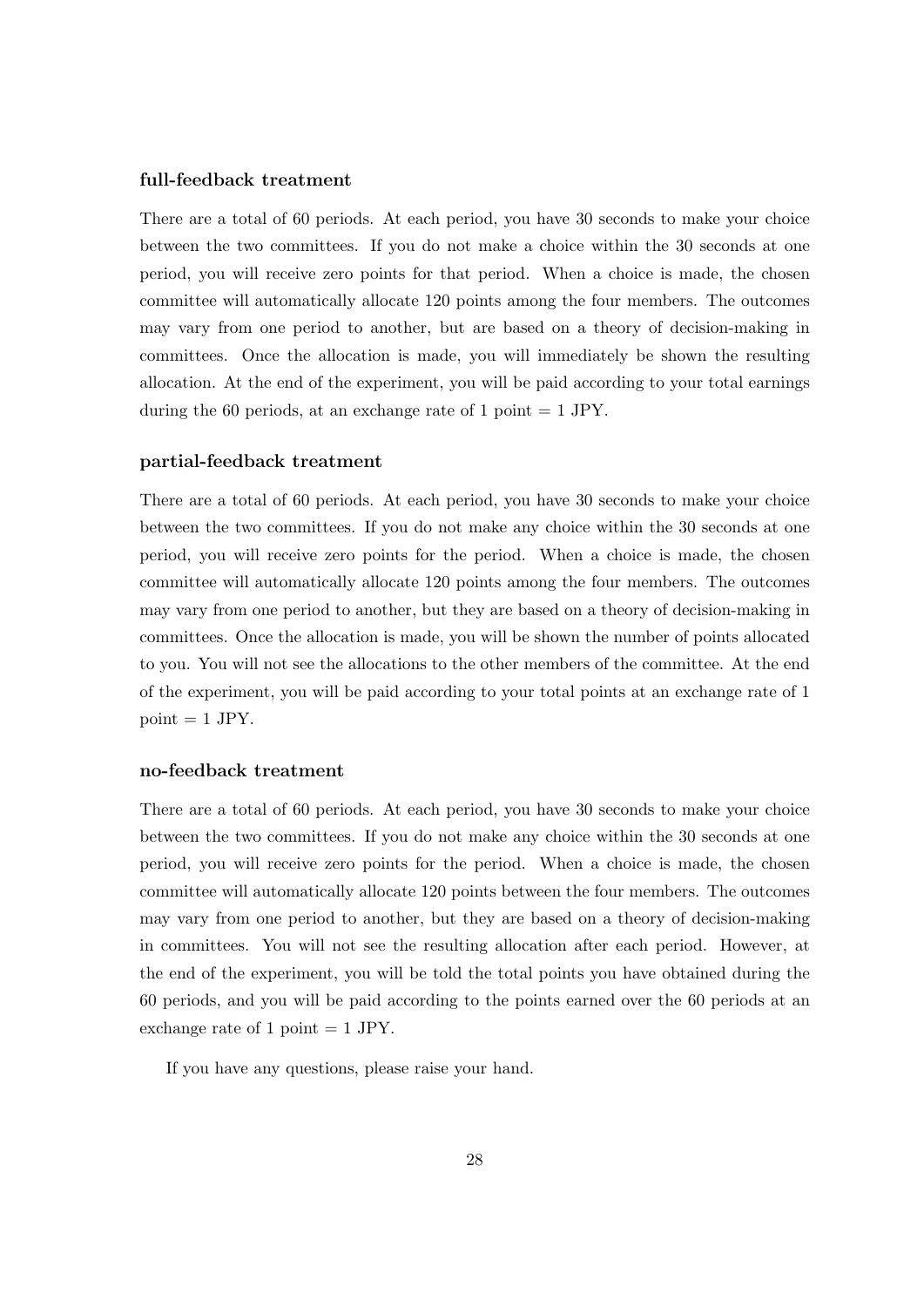# **Appendix B: Subjects' Comments**

In additional sessions, 10 subjects participated in sequence C *→* D. As shown in Figure 1, at least 6 subjects chose the correct option in Periods 41-45. Below are 6 answers to the postexperimental questionnaire of those subjects who succeeded in meaningful learning. The answers show that they had the proper reasoning for their choice, although the questionnaire was unfortunately not structured and the answers were written in a free format. Recall that in the additional sessions, however, the correct option is Choice 1 in the first 40 periods and it is Choice 2 in the subsequent 20 periods.

**Question**: Which option did you mainly choose? Why did you choose that option? Please explain the reason behind your choice.

- *•* I realized that I could not obtain any reward without the approval of three voters including myself. Thus, in the second half, I chose the option in which it was less likely to be approved by two large voters only. (2 subjects)
- I chose the options that have more cases where three voters could win by themselves. (3 subjects)
- In Periods 1-40, there was a case where two large voters could collect 14 votes by themselves in Choice 2, but there was no such a case in Choice 1. Thus, I chose Choice 1. But, I sometimes chose Choice 2, because I was not sure about how 120 points would be distributed. In Periods 41-60, there were two cases where two voters exept me could collect 9 votes by themselves in Choice 1, but there was one case where two voter could collect 9 votes by themselves. Thus, I chose Choice 2 many times. But, I sometimes chose Choice 1, because I did not know how 120 points would be distributed. (1 subject)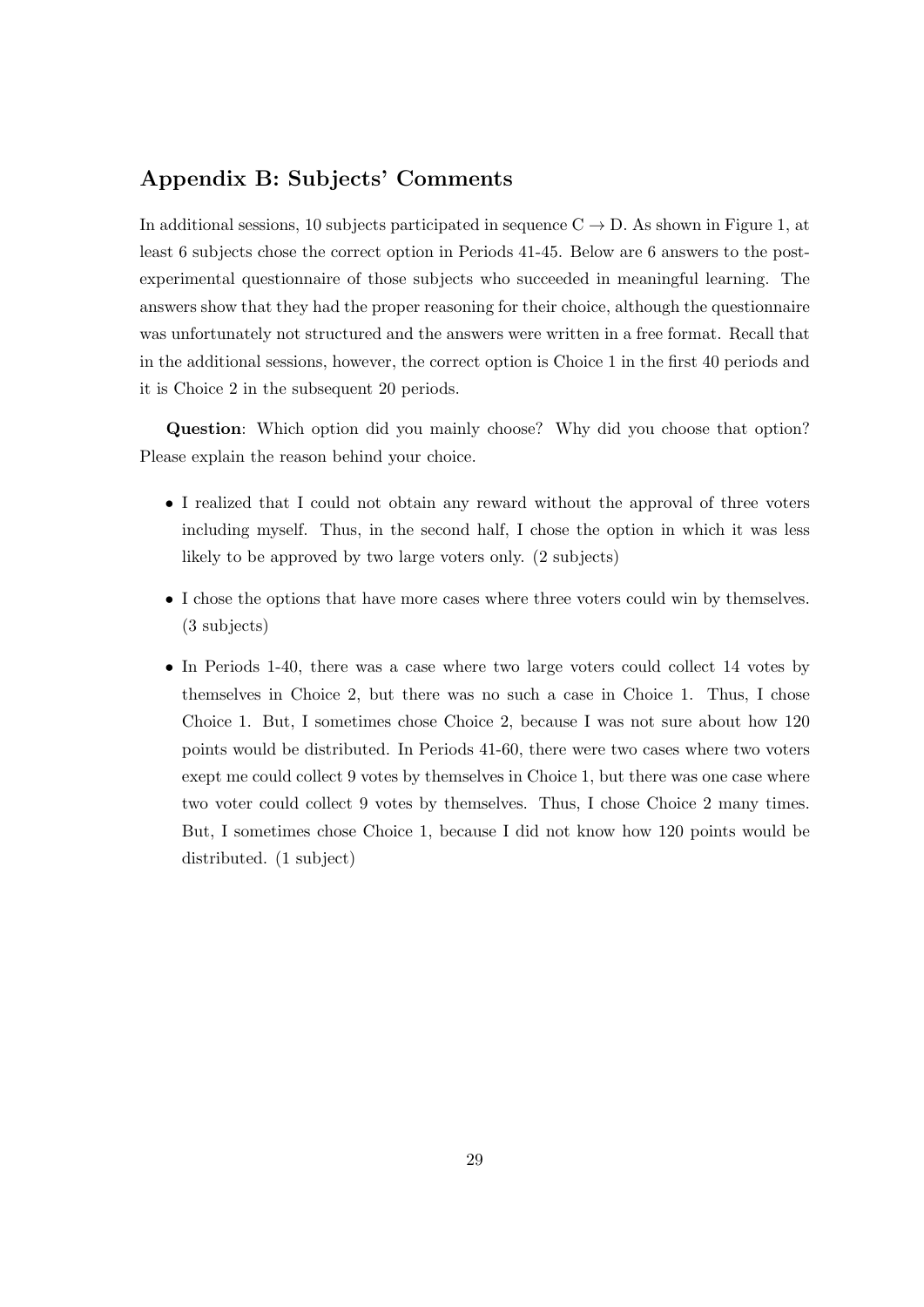# **References**

- Aleskerov, F., Beliani, A., Pogorelskiy, K. 2009. Power and preferences: an experimental approach. National Research University, Higher School of Economics, mimeo.
- Arifovic, J., McKelvey, R.D., Pevnitskaya, S. 2006. An initial implementation of the Turing tournament to learning in two person games. Games Econ. Behav. 57, 93-122.
- Banzhaf, J.F. 1965. Weighted voting doesn't work: a mathematical analysis. Rutgers Law Review 19, 317-343.
- Camerer, C., Ho, T.-H. 1999. Experience-weighted attraction learning in normal form games. Econometrica 67, 827-874.
- Cheung, Y.-W., Friedman, D. 1997. Individual learning in normal form games: some laboratory results. Games Econ. Behav. 19, 46-76.
- Cooper, D.J., Kagel, J.H. 2003. Lessons learned: generalized learning across games. Amer. Econ. Rev. 93, 202-207.

2008. Learning and transfer in signaling games. Econ. Theory 34, 415-439.

- Deegan, J., and Packel, E. 1978. A new index of power for simple n-person games. Int. Jour. Game Theory 7, 113-123.
- Dufwenberg, M., Sundaram, R., Butler, D. J. 2010. Epiphany in the game of 21. Jour. Econ. Behav. Org. 75, 132-143.
- Erev, I., Roth A.E. 1998. Predicting how people play games: reinforcement learning in experimental games with unique, mixed strategy equilibria. Amer. Econ. Rev. 88, 848-81
- Erev, I., Ert, E., Roth, A.E. 2010. A choice prediction competition for market entry games: an introduction. Games 1, 117-136.
- Esposito, G., Guerci, E., Lu, X., Hanaki, N., Watanabe, N. 2012. An experimental study on "meaningful learning" in weighted voting games. mimeo., Aix-Marseille University.
- Felsenthal, D.S., Machover, M., 1998. The Measurement of Voting Power: Theory and Practice, Problems and Paradoxes. Edward Elgar, London
- Fischbacher, U. 2007. z-Tree: Zurich toolbox for ready-made economic experiments. Exper. Econ. 10, 171-178.